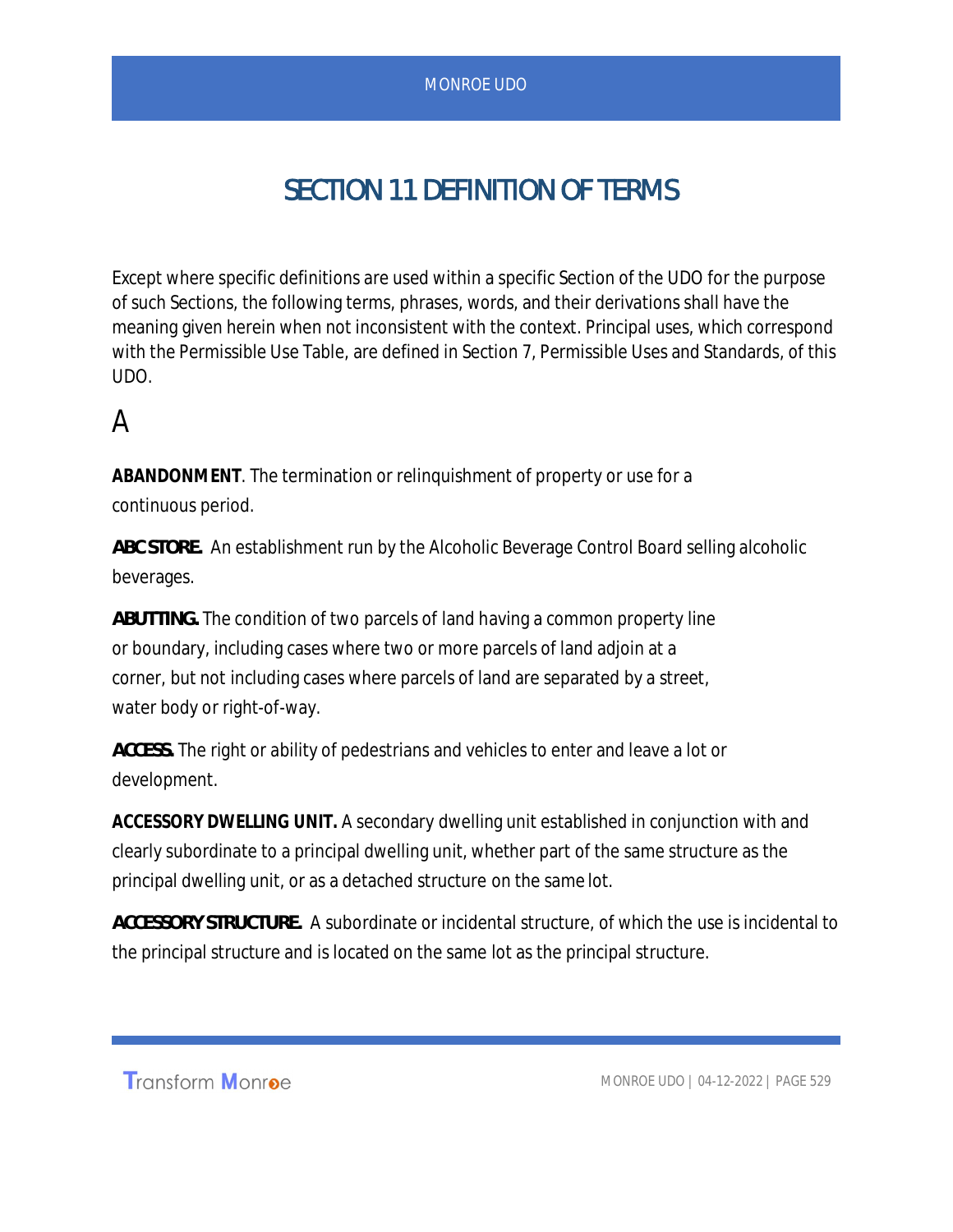*ACCESSORY USE.* A use that is incidental, appropriate, and subordinate to the principal use of land or buildings and located on the same lot. Accessory uses are allowed by right in conjunction with the primary use unless stated otherwise in these regulations.

*ADA (AMERICANS WITH DISABILITIES ACT).* Civil rights law that prohibits discrimination against individuals with disabilities in all areas of public life.

*ADAPTIVE REUSE.* The rehabilitation or renovation of existing buildings or structures for any use other than its current use.

*ADJACENT PROPERTIES.* A parcel or lot of land that shares part of a common lot line or boundary with another parcel or lot of land (or would abut if not for the presence of a street, waterbody or right-of-way).

*ADULT CARE.* An assisted living residence, in compliance with G.S. 131D, in a structure other than a single family dwelling in which the housing management provides 24-hour scheduled and unscheduled personal care services to two or more residents, either directly or for scheduled needs, through formal written agreement with licensed home care or hospice agencies.

*ADULT ESTABLISHMENT.* Adult bookstore, adult motion picture theater, adult mini-motion picture-theater, adult live entertainment business, massage business, or other such adult establishment as outlined in G.S. § 14-2-2.10 and in Chapter 112 of the City of Monroe Code of Ordinances.

*AGENT*. A person who has legal, authorized consent to act upon another's behalf.

*AIRPORT.* Charlotte-Monroe Executive Airport.

*AIRPORT ELEVATION.* The highest point of the airport's useable landing area measured in feet above mean sea level (679.0 feet).

*ALLEY.* A local access service way providing a secondary means of public access to abutting property, typically used for service access to the back or side of properties.

Transform Monroe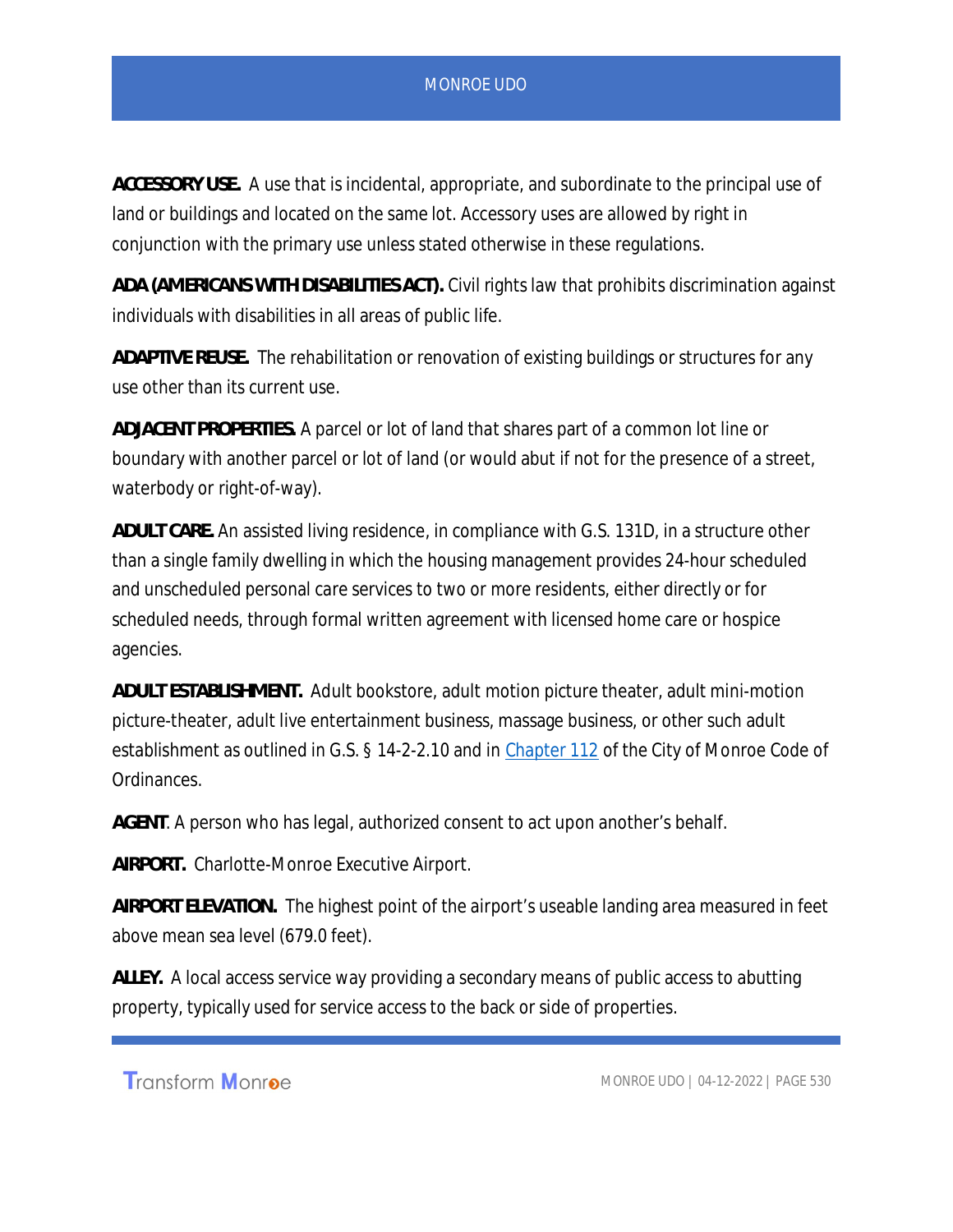*ALTERATION.* Any change in the construction, repair, size, configuration, or location of a structure; or a change in the use of a structure or lot from a previously approved or legally existing size, configuration, location or use.

*AMORTIZATION.* The process of providing for a timed expiration or extinction of a use which is not in compliance with this UDO.

*ANTENNA.* Communication equipment designed to transmit or receive electronic signals for all types of wireless telecommunication services and devices.

*APPLICATION.* A form designed by the City on which a development review process submission occurs.

*APPROACH SURFACE.* A surface longitudinally centered on the extended runway centerline, extending outward and upward from the end of the primary surface and at the same slope as the approach zone height limitation slope.

*AREA OF SHALLOW FLOODING.* A designated AO or VO Zone on a community's Flood Insurance Rate Map (FIRM) with base flood depths from one to three feet where a clearly defined channel does not exist, where the path of flooding is unpredictable and indeterminate, and where velocity flow may be evident.

*AREA OF SPECIAL FLOOD HAZARD.* The land within the floodplain subject to a 1% or greater chance of flooding in any given year.

*AWNING*. A plastic, canvas or metal shade structure, often foldable, covered over a storefront or doorway.

## B

*BALANCE OF WATERSHED.* That part of a water supply watershed area that does not lie within a critical area.

Transform Monroe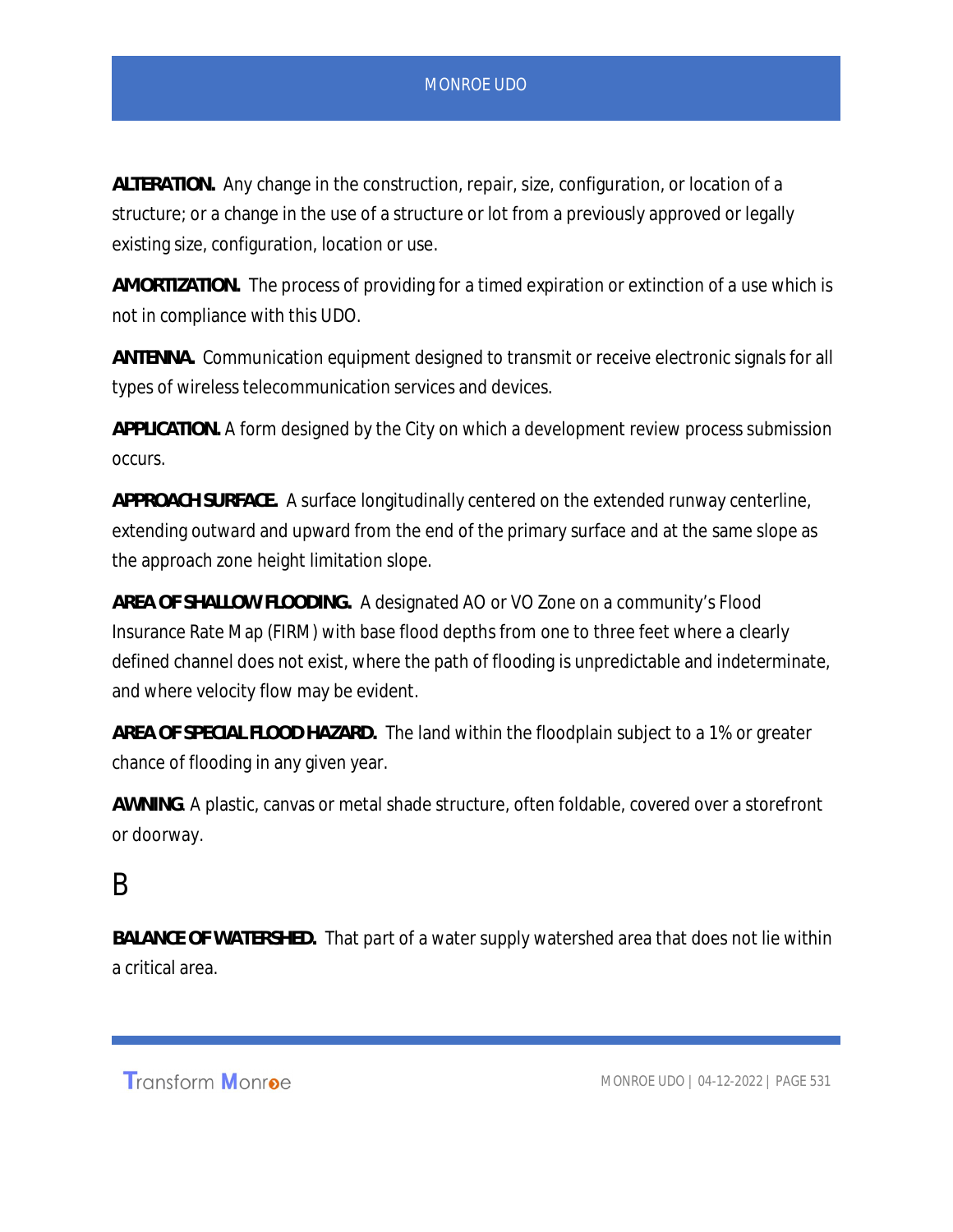*BAR.* Any business or commercial establishment which is devoted primarily to the retailing and on-premises consumption of alcoholic beverages (not made on-site) and which is licensed by the state to dispense or sell alcoholic beverages. May be subject to locational requirements. See Bar/Tavern/Nightclub in use-definitions.

*BASE FLOOD.* The flood having a 1% chance of being equaled or exceeded in any given year. Also known as the 100-year flood.

*BASEMENT.* The lowest level or story which has its floor sub grade on all sides.

*BERM.* An earthen mound designed to separate, screen and buffer adjacent uses or site features.

*BEST MANAGEMENT PRACTICES (BMP'S).* Measures or practices utilized to reduce pollution entering surface waters. May be structural or nonstructural and take the form of a process or planning.

*BLOCK.* Land within an area bounded by streets on all sides.

*BONA FIDE FARM.* Any land which actively engages in a substantial way in the commercial production or growing of crops, plants, livestock, or poultry.

*BUFFER.* A buffer is a specified land area located parallel to and within the outer perimeter of a lot or parcel. A buffer shall contain the required planting, landscaping, berm, fence or wall, or any combination required as set forth in this UDO.

*BUILDING.* A structure having a roof supported by walls for the shelter or support of persons, animals and goods.

*BUILDING HEIGHT.* For the purpose of calculating heights of a story, the ground floor (i.e. first story) of a structure shall be a maximum of 15 feet. Additional stories shall be a maximum of 12 feet for each individual story. Building heights are limited through the district development standards table for each mixed-use district. To allow for a wide variety of building designs,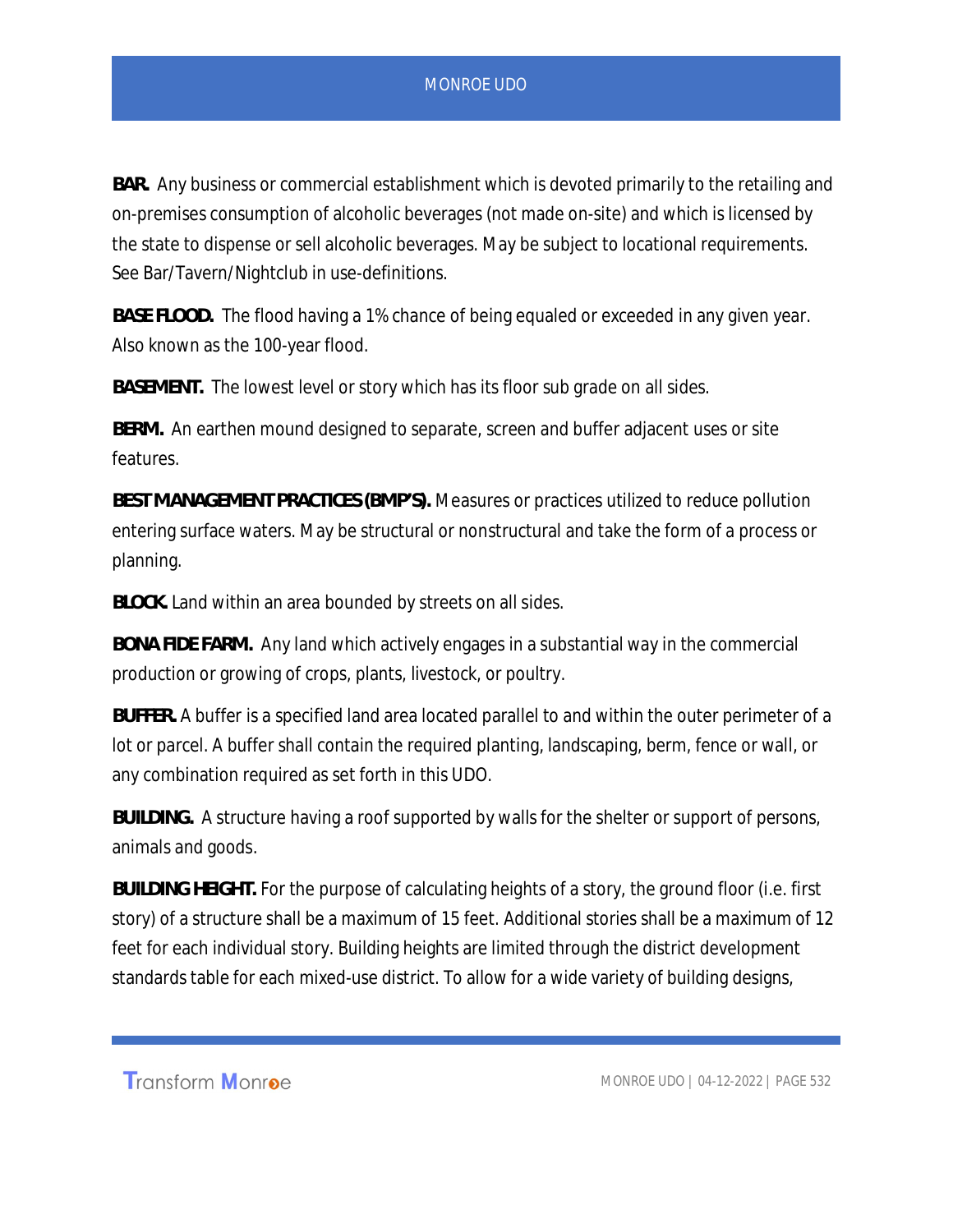requests to modify the allowable height of stories, so long as the maximum permitted height of the structure is not exceeded, may be permitted.

## C

*CALIPER.* A horticultural method of measuring the diameter of a tree trunk. This measurement is taken at six inches above ground level for trees up to four inches in caliper. For larger trees, measurement of *CALIPER* shall be taken at twelve inches above ground level.

*CANOPY.* A permanent structure attached to a building for the purpose of providing shelter or shade or as a decorative feature. A canopy is not completely enclosed.

*CANOPY TREE.* A species of tree which normally grows to a mature height of 40 feet or more with a minimum mature crown width of 30 feet, and which meets the specifications of the American Standards for Nursery Stock published by the American Association of Nurserymen.

*CERTIFY.* Whenever this UDO requires that some agency certify the existence of a fact or circumstance, such certification shall be made in any manner that provides reasonable assurance of the accuracy of the certification.

*CERTIFICATE OF APPROPRIATENESS.* A permit issued by the Historic District Commission granting an applicant approval for the alteration, change, demolition, relocation, excavation, or new construction of contributing site, structure, landmark, noncontributing structure, or noncontributing site. Shall comply with all standards defined in G.S. 160D-9-47. See Section 3.4.13 for the **CERTIFICATE OF APPROPRIATENESS** review process.

*CIRCULATION.* The ability of a vehicle to utilize portion of the vehicle use area used for access to parking or loading areas, or other facilities on the lot.

*CITY.* The City of Monroe, North Carolina.

*CLUSTER DEVELOPMENT.*

*COPY.* The linguistic or graphic content of a sign.

**Transform Monroe**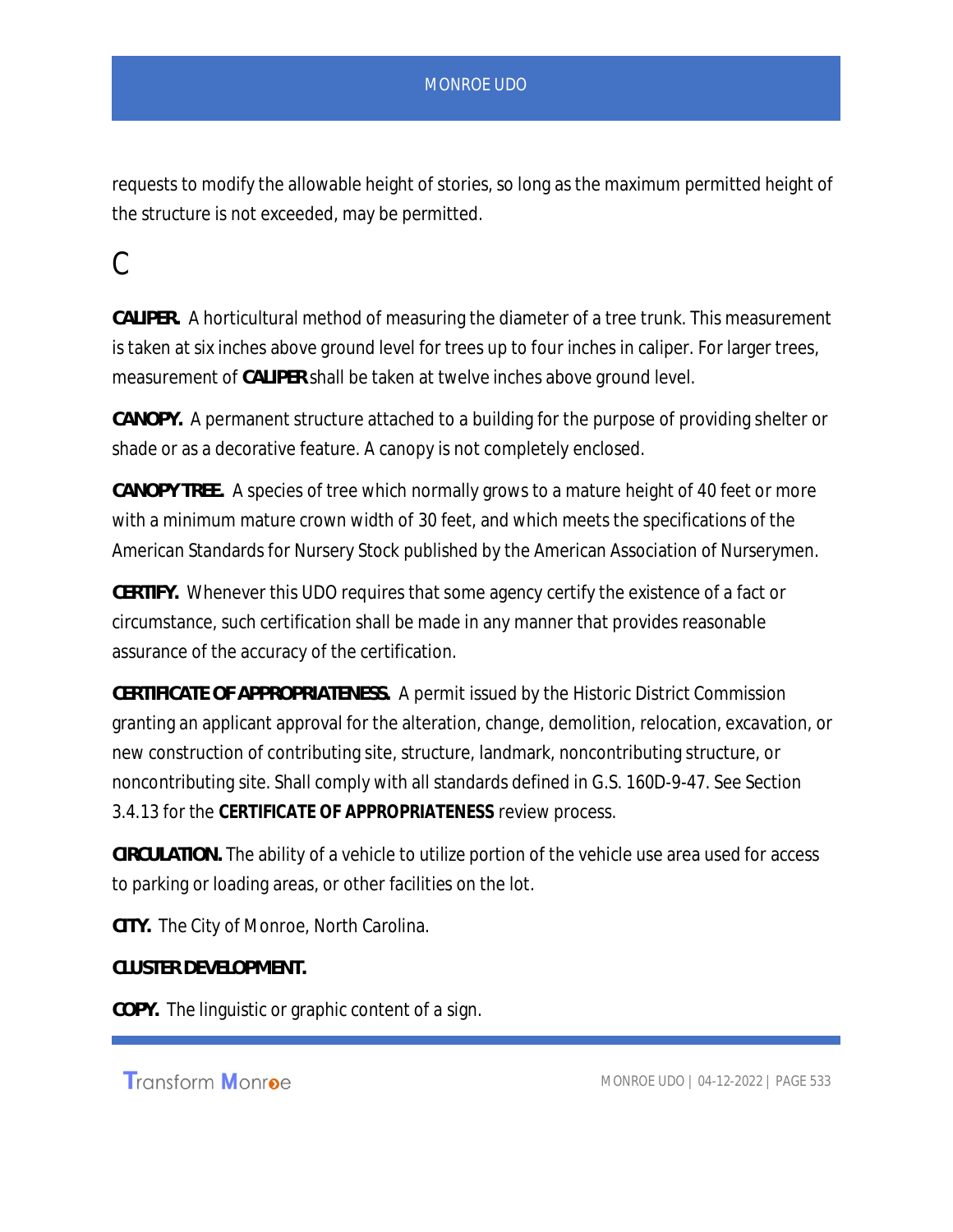*COUNCIL.* The City Council of the City of Monroe, North Carolina.

*CRITICAL AREA.* The area adjacent to a water supply intake or reservoir where risk associated with pollution is greater than from the remaining portions of the watershed.

*CRITICAL ROOT ZONE (CRZ).* A circular region measured outward from a tree trunk representing the essential area of the roots that must be maintained or protected for the tree's survival. *CRZ* is one foot of radial distance for every inch of tree diameter measured at 4.5 feet above ground level, with a minimum of eight feet. For significant trees, the formula changes to 1.5 feet for every inch of tree diameter at 4.5 feet above ground level, with a minimum of 12 feet.

*CROWN.* See "Canopy".

## D.

*DECIDUOUS.* A plant or tree with foliage that is shed annually.

*DEDICATION.* Giving or dedicating land or infrastructure improvements to the City for their operation and maintenance.

**DENSITY**. The maximum number of residential dwelling units permitted per gross acre of land. In determining density, a fractional unit shall not entitle an additional unit.

*DEVELOPER.* Any person engaged in land, site or building development.

*DEVELOPMENT.* Any man-made changes to real property, including but not limited to buildings, filling, grading, paving, or storage of equipment or materials.

*DRIP LINE.* An imaginary vertical line extending from the outermost portion of the tree's canopy to the ground.

*DRIVEWAY.* That portion of the vehicle use area that consists of a travel lane bounded on either side by an area that is not part of the vehicle accommodation area.

Transform Monroe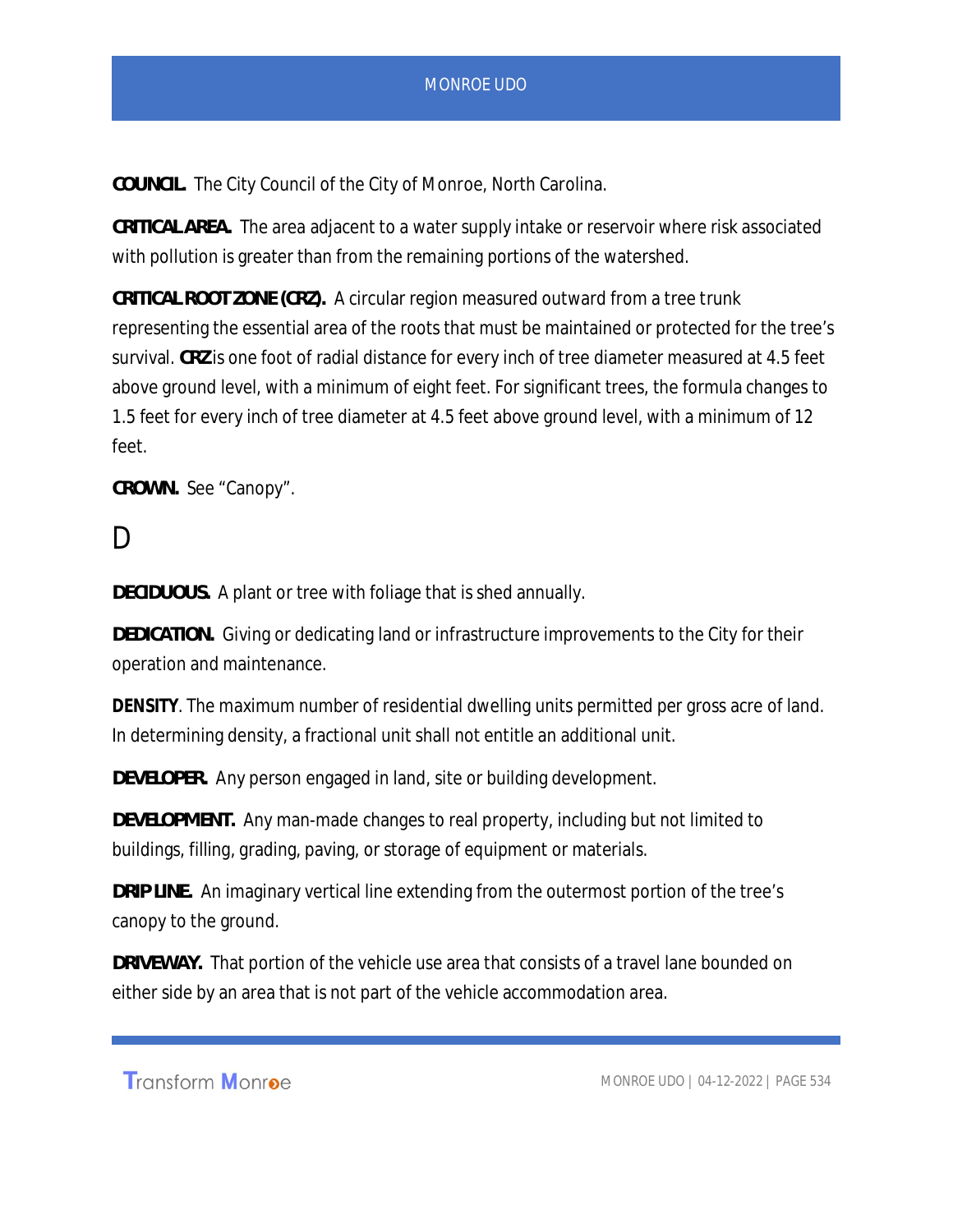*DWELLING UNIT.* An enclosure containing sleeping, kitchen, and bathroom facilities designed for and used or held ready for use as a permanent residence by one family.

**E**

*EASEMENT.* The right to use or occupy real property of another owner for a purpose.

*EASEMENT, PRIVATE ACCESS.* A privately owned and maintained right-of-way created by express grant or reservation in an instrument of record in the Union County Register of Deeds, which connects directly to a publicly maintained and dedicated street that provides vehicular access to no more than two lots.

*ELECTRONIC GAMING OPERATIONS.* Any business enterprise, whether as a principal or an accessory use, where persons utilize electronic machines, including but not limited to computers and gaming terminals, to conduct games of chance or skill, including sweepstakes, and where cash, merchandise or other items of value are redeemed or otherwise distributed, whether or not the value of such distribution is determined by electronic games played or by predetermined odds. This does not include any lottery approved by the State of North Carolina.

*ENTERTAINMENT.* Generally commercial uses, varying in size, providing daily or regularly scheduled recreation-oriented activities.

*ERECT.* To construct, build, raise, assemble, place, affix, attach, create, paint, draw, or in any other way bring into being or establish; but it does not include any of the foregoing activities when performed as an incident to the change of advertising message or customary maintenance or repair of a sign.

*EVERGREEN.* A plant with foliage that persists year-round.

*EXPENDITURE.* A sum of money paid out in return for some benefit or to fulfill some obligation. The term also includes binding, contractual commitments to make future expenditures, as well as any other substantial changes in position.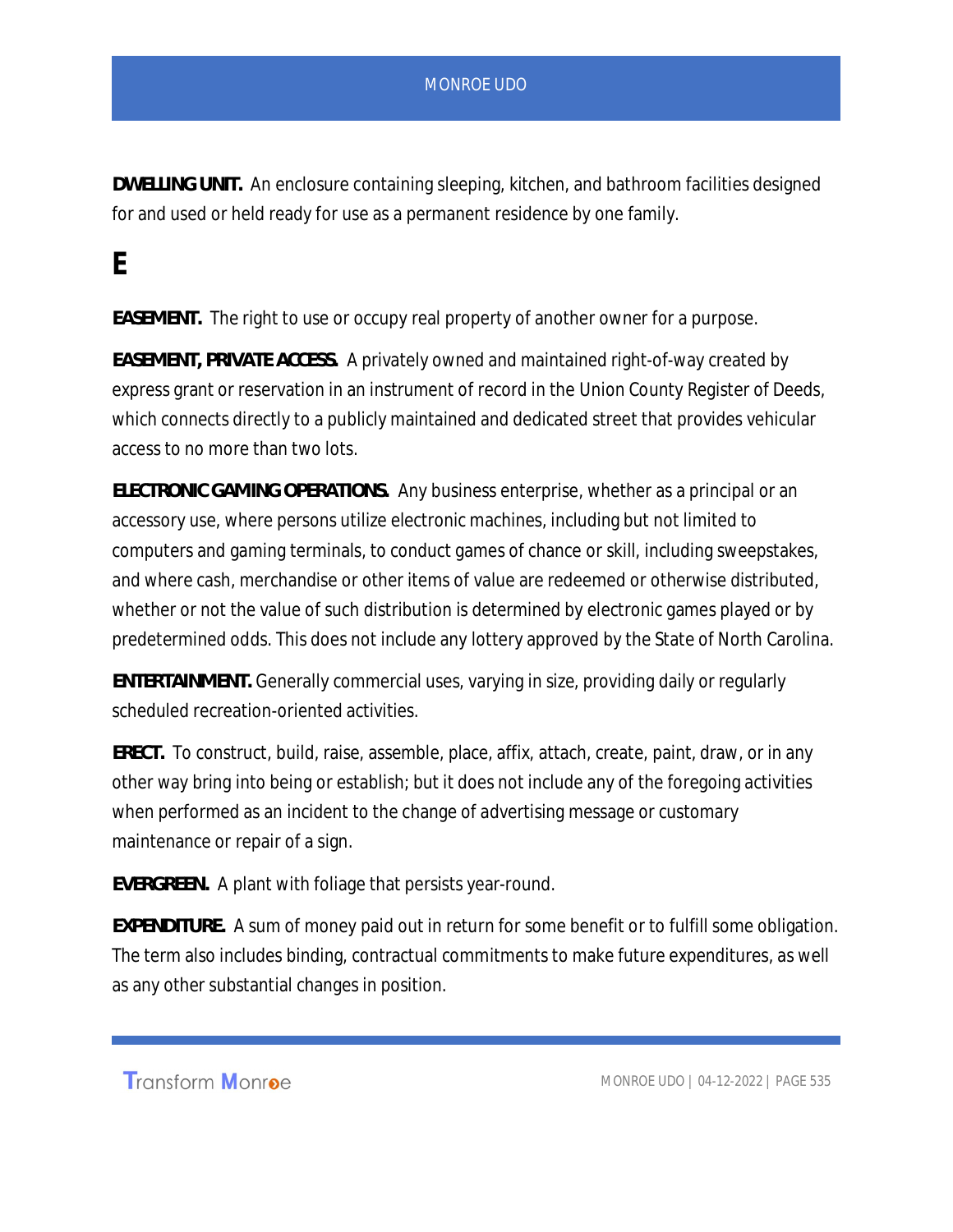*EXTRA TERRITORIAL PLANNING JURISDICTION (ETI).* That portion of the City's planning jurisdiction that lies outside the corporate limits of the city.

## F

*FAÇADE.* The exterior wall of a building facing a lot line or right-of-way, from the grade to the eave or highest point of a roof. Facades may be on the front, side or rear of the building.

#### *FAMILY.*

- 1. One or more persons related by blood, adoption or marriage living together as a single housekeeping unit. All degrees of kinship are computed as provided in G.S. § 104A-1.
- 2. The following are not included in the determination of occupancy limits defined above:
	- a. Five or fewer foster children placed in a family foster home licensed by the State of North Carolina.
	- b. A bona fide live-in health care provider providing medical and personal care services to a resident.
	- c. A live-in nanny providing child care services to a resident child.

*FAMILY CARE HOME.* An adult care home having two to six residents in accordance with G.S. 131D.

*FEDERAL COMMUNICATIONS COMMISSION (FCC).* The government agency responsible for regulating telecommunications in the United States.

*FLAG.* Any fabric, or bunting containing distinct colors, patterns or symbols, used as an ornamental flag or as a symbol of government, political subdivision, corporation or business or other entity.

*FLEA MARKET.* An open-air market for new and/or second-hand articles and goods sold by one or more merchants which is conducted on an open, non-residential lot. Yard sales conducted by individuals shall not be considered flea markets.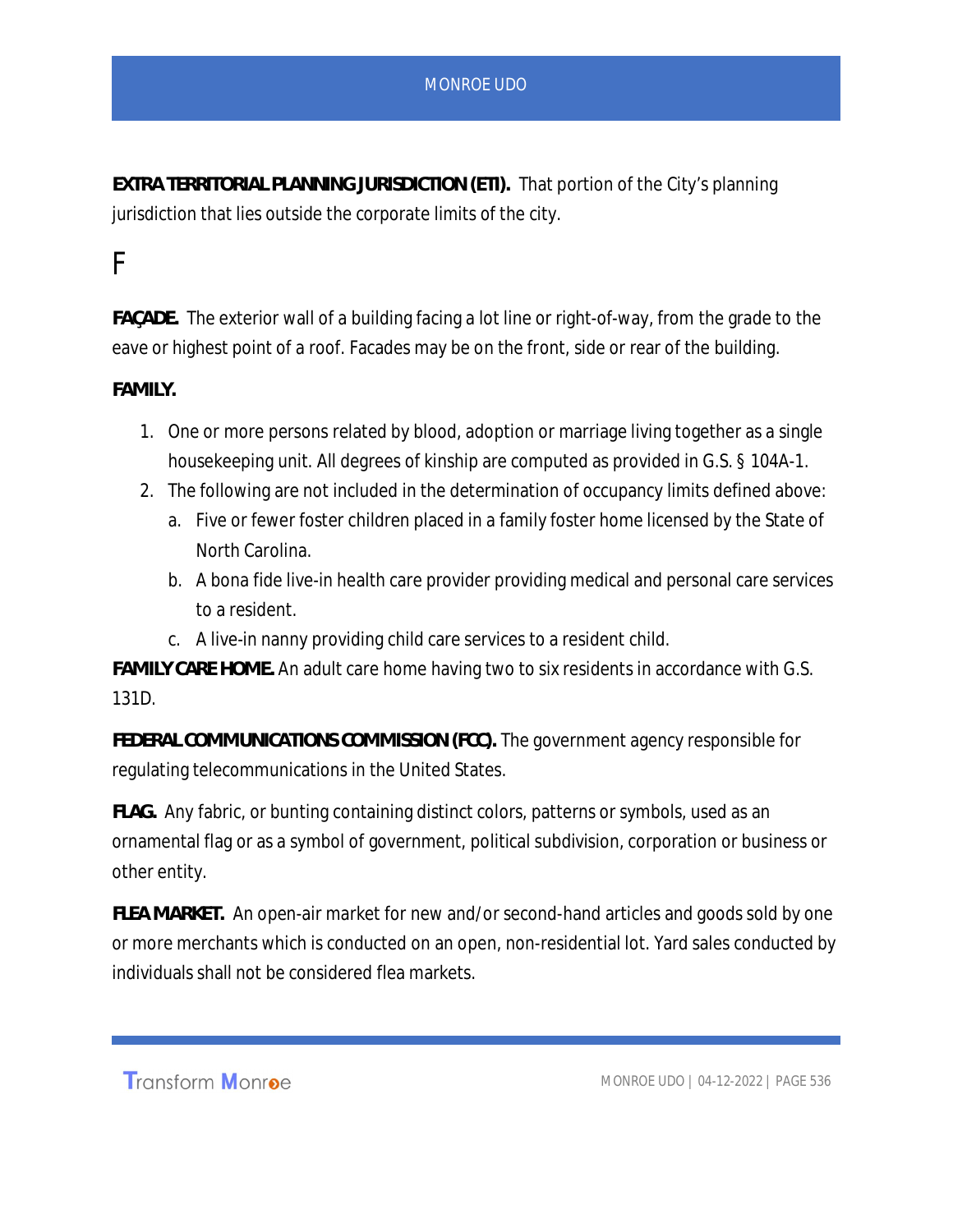*FLOOD HAZARD BOUNDARY MAP (FHBM).* An official map of a community, issued by the Federal Emergency Management Agency (FEMA), where the boundaries of the areas of special flood hazard have been defined as Zone A.

*FLOOD INSURANCE RATE MAP (FIRM).* An official map of a community, on which the Federal Emergency Management Agency (FEMA) has delineated both the areas of special flood hazard, and the risk premium zones applicable to the city.

*FLOOD INSURANCE STUDY.* The official report provided by the Federal Emergency Management Agency (FEMA). The report contains flood profiles, as well as the Flood Boundary Floodway Map and the water surface elevation of the base flood.

*FLOODPLAIN.* Any land area susceptible to be inundated by water from the base flood. As used in this UDO, the term refers to that area designated as subject to flooding from the base flood (100-year flood) on the "Flood Boundary and Floodway Map" prepared by the U.S. Department of Housing and Urban Development.

*FLOODWAY.* The channel of a river or other watercourse and the adjacent land areas that must be reserved in order to discharge the base flood without cumulatively increasing the water surface elevation more than one foot. As used in this UDO, the terms refers to that area designated as a floodway on the "Flood Boundary and Floodway Map" prepared by the U.S. Department of Housing and Urban Development, a copy of which is one file in the planning department.

*FLOOR.* The top surface of an enclosed area in a building (including basement).

*FLOOR AREA RATIO (FAR).* FAR is calculated by dividing the total size of the building/structure (in square feet) by the total size (in square feet) of the lot on which the building is located.

*FOOD TRUCK.* Food trucks are defined as a licensed, motorized vehicle or mobile food unit licensed by the NC State Division of Motor Vehicles, designed and equipped to serve food and beverages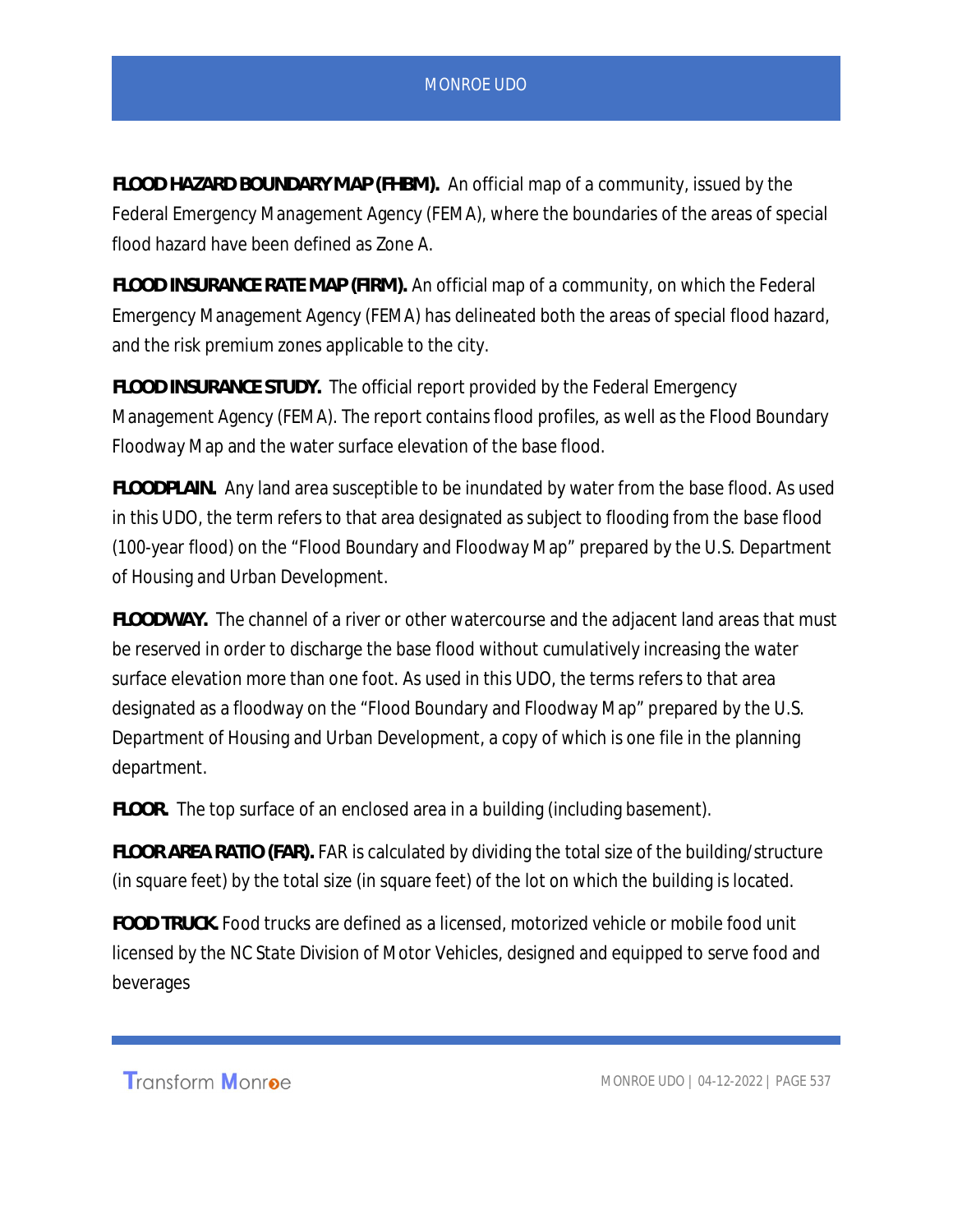*FRESH PRODUCE STAND.* A temporary stand intended to allow for the sale of fresh produce and homemade baked goods. Typically an accessory use to agricultural activities.

*FRONTAGE.* The length of a building or use abutting a street, parking area, or other means of customer access.

## G

*GOVERNMENT FACILITIES.* An office or other facility of a governmental agency that provides administrative and/or direct services to the public, such as, but not limited to, government employment offices, public assistance offices, motor vehicle licensing.

*GROSS FLOOR AREA.* The sum in square feet of all floors of a building measured from the exterior face of the exterior walls.

*GROUND COVER.* Any plant material that reaches an average height of not more than 12 inches.

*GROUND LEVEL.* The finished grade of a parcel of land.

*GROUP HOME DAY SERVICE.* A Mental Health Facility, as licensed under the state, which provides only day services.

*GROUP HOME – 24 HOUR SERVICE.* A Mental Health Facility, as licensed under the state, which provides 24 hour service care.

## $H$

*HALFWAY HOUSE.* A licensed home for persons released from restrictive confinement, where supervision and rehabilitation is provided to the resident.

*HARDSHIP*. An extenuating circumstance that places an unreasonable or disproportionate burden on an applicant or landowner.

**Transform Monroe**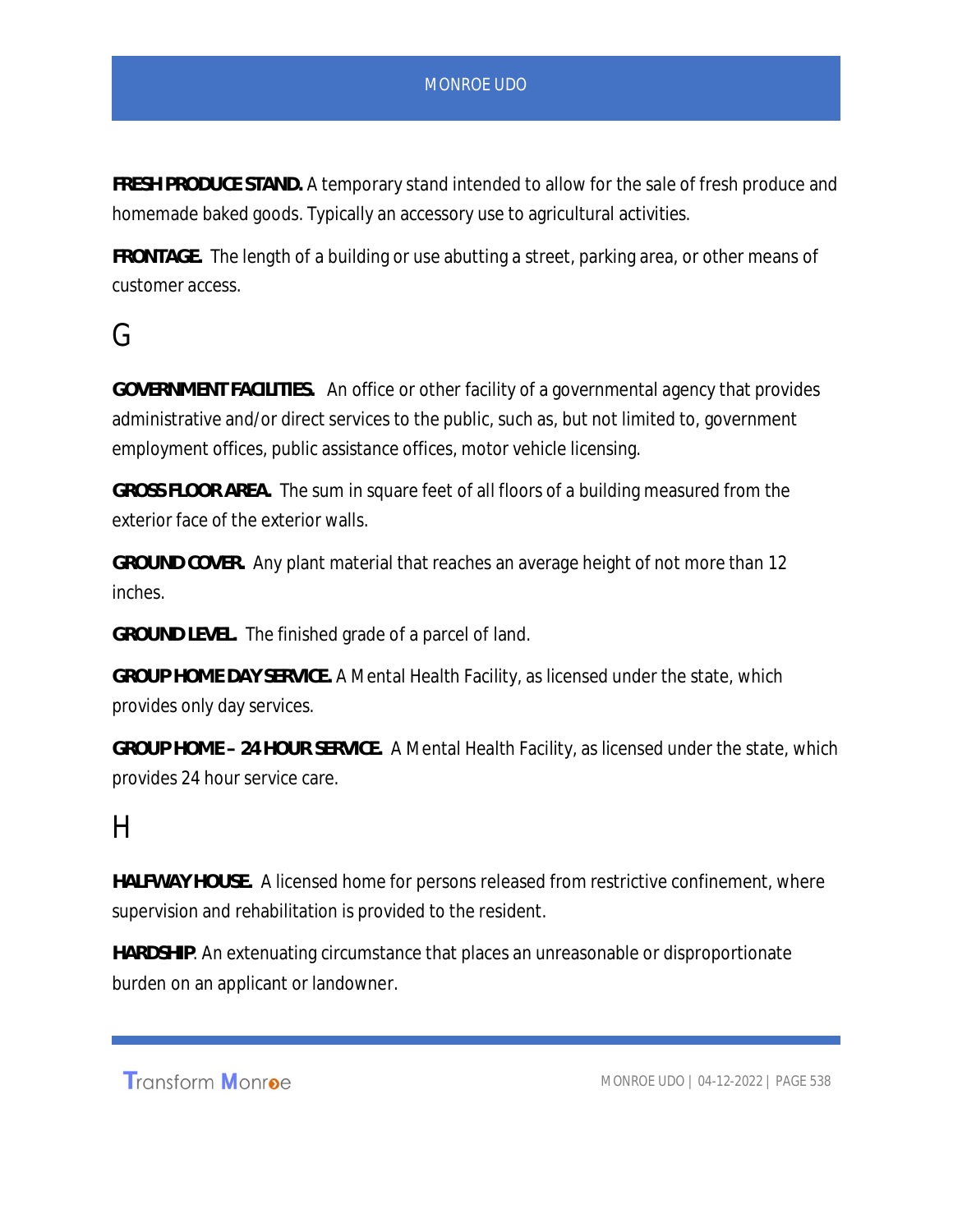*HAZARD TO NAVIGATION.* An obstruction determined to have a substantial adverse effect on the safety and efficient utilization of the navigable airspace.

*HEIGHT LIMITS.* For the purpose of determining the height limits in all zones set forth in the Airport Overlay and shown on the zoning map, the datum shall be a mean sea level elevation unless otherwise specified.

*HIGHEST ADJACENT GRADE.* The highest natural elevation of the ground surface, prior to construction, next to the proposed walls of the structure.

*HISTORIC TREES.* Selected trees placed on a City inventory based on age, species, location, health and historic significance.

*HOA (HOMEOWNER ASSOCIATION).* An organization that makes and enforces rules for a subdivision, planned community, or condominium building.

*HOME OCCUPATION.* The use of a dwelling unit on the same lot for a commercial activity that is clearly subordinate to the principal use of the dwelling unit for residential purposes. Home occupations are an accessory use to a residential primary use and do not allow customers to come to and from.

*HORIZONTAL SURFACE.* A horizontal plane 150 feet above the established airport elevation, the perimeter of which in plan coincides with the perimeter of the horizontal zone.

## I

*INGRESS.* Access to a building or site.

*INTERIOR LANDSCAPING.* Landscaping required within the parking lot perimeters, including the planting islands, curbed areas, corner lots, parking spaces, and all interior driveways and aisles, except those with no parking spaces to either side.

Transform Monroe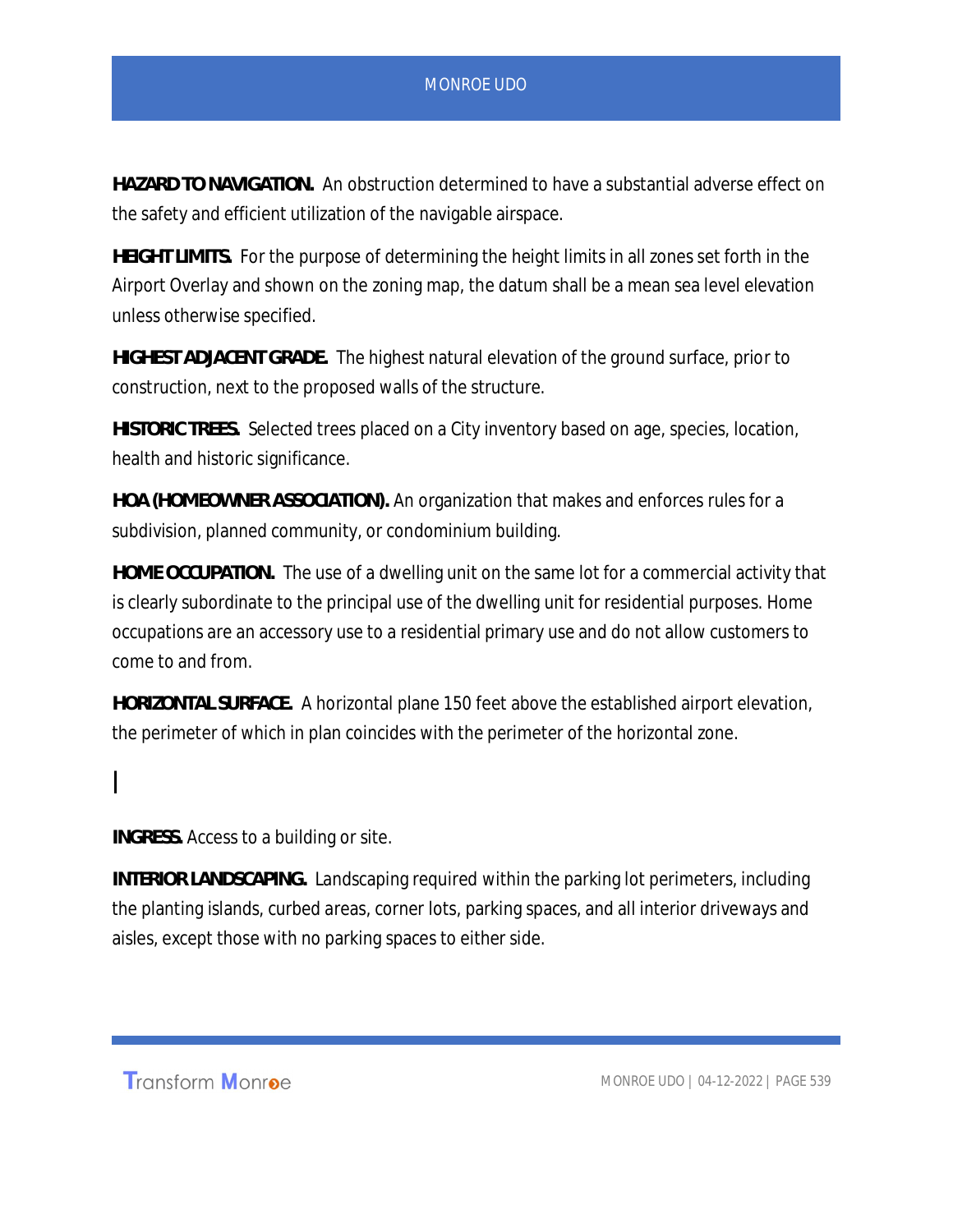*INTERMEDIATE CARE HOME.* An Intermediate Care Facility for Individuals with Intellectual Disabilities (ICF-IID) is an institution that:

- 1. Functions primarily for the diagnosis, treatment or rehabilitation of individuals with intellectual disabilities or with a related condition
- 2. Provides ongoing evaluation, planning, 24-hour supervision, coordination and integration of health or rehabilitative services in a residential setting

*INTERMEDIATE CARE FACILITY.* An institutional facility maintained for the purpose of providing accommodations for more than seven persons needing ongoing evaluation, planning, 24-hour supervision, coordination and integration of health, treatment, rehabilitative services in a residential setting

## J

*JUNK YARD.* Any property used for the storage, collection, and/or recycling of any type of equipment, and including but not limited to vehicles, appliances and related machinery.

*JURISDICTION*. A geographic area of a municipal body in which that body has control or power to make legal decisions and judgements.

## K

*KENNEL.* A commercial operation that:

- 1. Provides food and shelter and care of animals for purposes not primarily related to medical care (a kennel may or may not be run by or associated with a veterinarian); or
- 2. Engages in the breeding of animals for sale.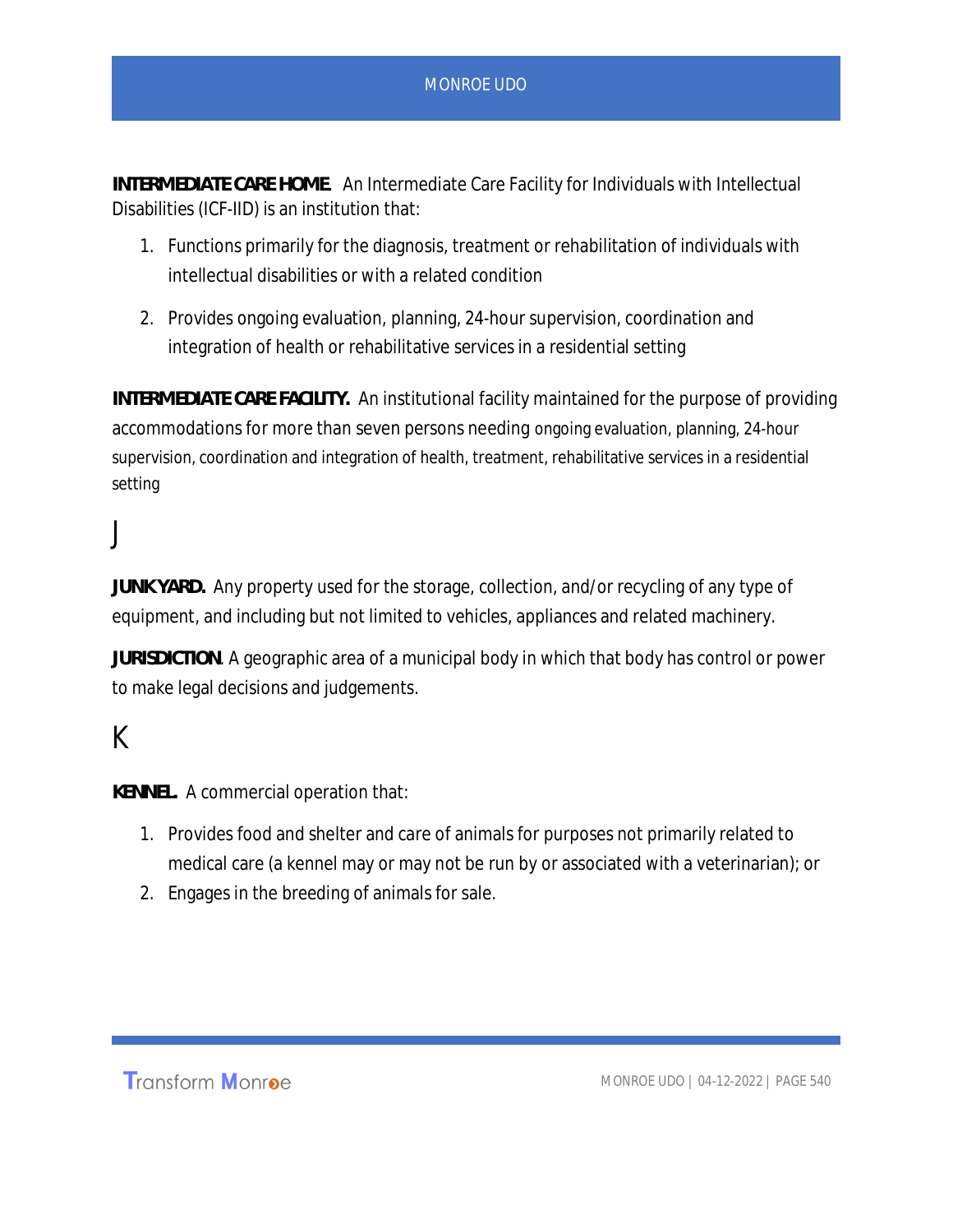## L

*LAND DEBRIS.* Stumps, limbs, leaves, concrete, brick, or uncontaminated earth commonly associated with land development activities, construction, grading, or paving of land.

*LANDFILL.* A facility for disposal of solid waste on land in a sanitary manner in accordance with the minimum standards of the State of North Carolina wherein "solid waste" as defined by State standards is disposed of by utilizing acceptable landfill engineering technology.

*LANDSCAPING.* The improvement of a lot or land with plant material. Any live plant material such as trees, shrubs, ground cover, and grass used in spaces void of any impervious material or building structure and areas left in their natural state.

*LANDSCAPING PLAN.* A plan, drawn to scale, which shows dimensions and details of the requirements of this Section. Such plan can be drawn by a landscape architect, engineer, arborist, architect, and the like.

*LARGER THAN UTILITY RUNWAY.* A runway that is constructed for and intended to be used by propeller driven aircraft of greater than 12,500 pounds maximum gross weight and jet powered aircraft.

*LEVEE.* A man-made structure, usually an earthen embankment, designed and constructed in accordance with sound engineering practices to contain, control, or divert the flow of water so as to provide protection from temporary flooding.

*LOADING AREA.* That portion of the vehicle use area used to allow for the loading and unloading of goods or materials from a vehicle.

*LOT.*

1. A parcel of land whose boundaries have been established by some legal instrument such as a recorded deed or a recorded map and which is recognized as a separate legal entity for purposes of transfer of title.

**Transform Monroe**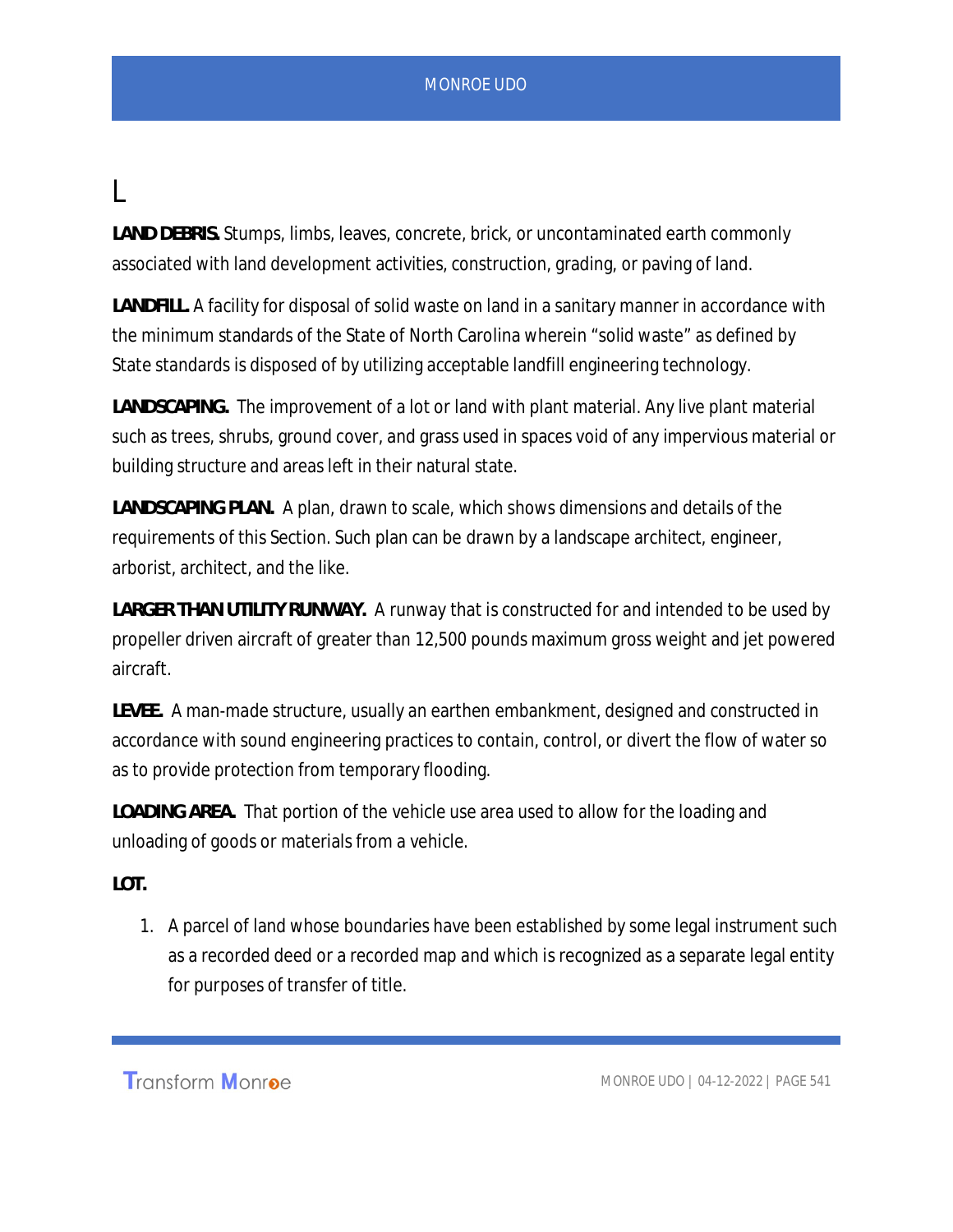- 2. If a public body or any authority with the power of eminent domain condemns, purchases, or otherwise obtains fee simple title to or a lesser interest in a strip of land cutting across a parcel of land otherwise characterized as a lot by this definition, or a private road is created across a parcel of land otherwise characterized as a lot by this definition, and the interest thus obtained or the road so created is such as effectively to prevent the use of this parcel as one lot, then the land on either side of this strip shall constitute a separate lot.
- 3. The permit-issuing authority and the owner of two or more contiguous lots may agree to regard the lots as one lot if necessary or convenient to comply with any of the requirements of this UDO.

*LOT, CORNER.* A lot which abuts two or more streets, other than an alley or easement. Each corner lot shall be required, either on its plat or building permit for new home, to designate its primary front street yard, which shall dictate its front setback requirement. Orientation of the home, driveways and entrances on the lot shall be required respective of the primary front street yard, but may also be permitted on a non primary street yard.

*LOT, EXISTING (LOT OF RECORD).* A lot which has been recorded at the Union County Registry prior to the adoption of this UDO.

**LOT, FLAG.** A lot which has an irregular shape where the buildable portion of the lot is connected to its street frontage by an arm. The arm width may be less than the minimum required lot width.

*LOT, RESIDUAL.* Any tract of land which exceeds ten acres in size resulting from a subdivision.

*LOT, THROUGH.* A lot which has frontage on two parallel streets. Each through lot shall be required to designate its primary front street yard, which shall dictate its front setback requirements. Orientation of the house, driveways and entrances on the lot shall be required in the primary front yard and may not be permitted on a non primary street yard.

*LOT AREA.* Lot Area is the lot width multiplied by the lot length. Minimum lot areas shall exclude rights-of-way.

Transform Monroe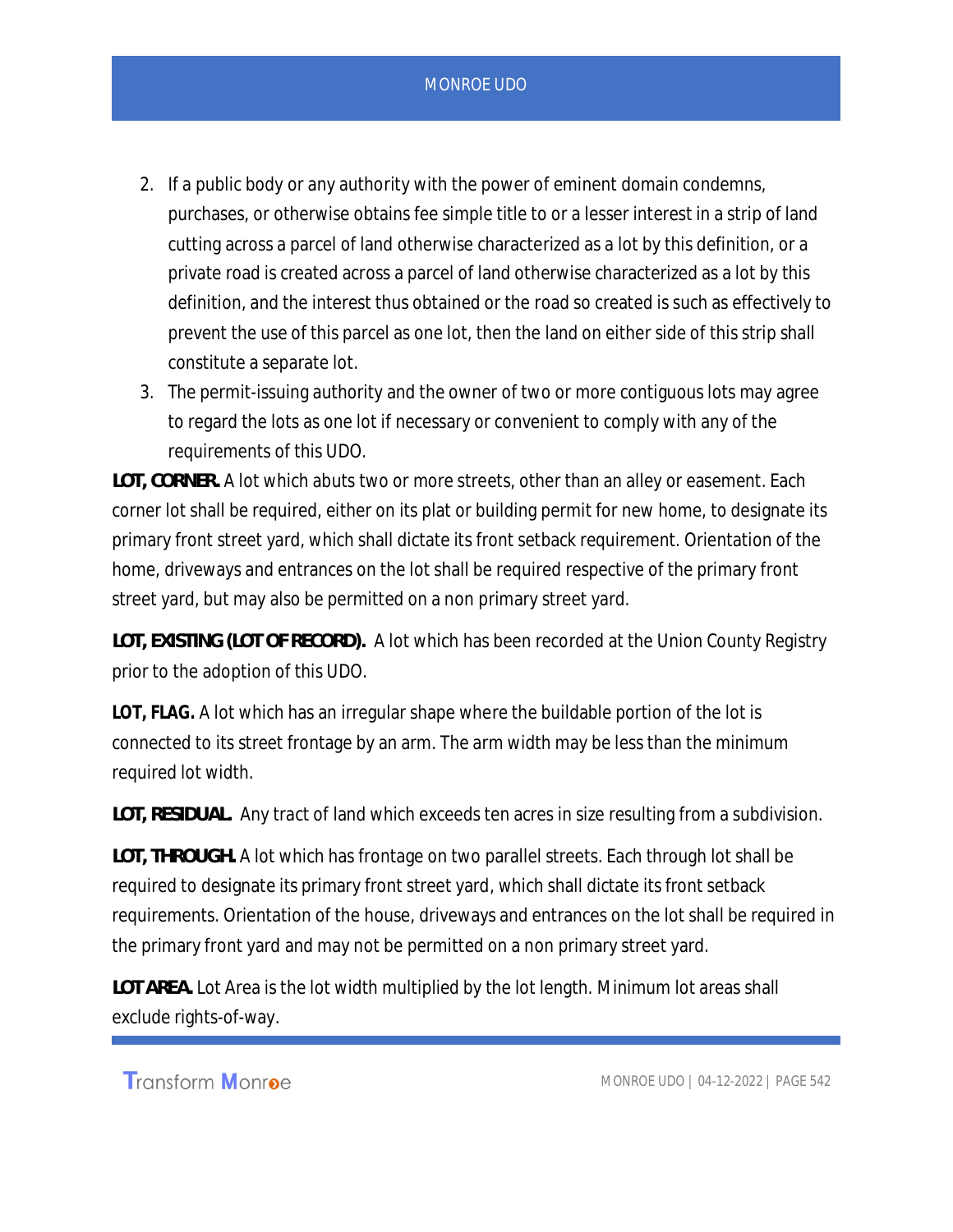- 1. When the legal instrument creating a lot shows the boundary of the lot extending into a public street right-of-way, then the lot boundary for purposes of computing the lot area shall be the street right-of-way line, or if the right-of-line cannot be determined, a line running parallel to and 30 feet from the center of the traveled portion of the street; and
- 2. In a residential district, when a private road that serves more than three dwelling units is located along any lot boundary, then the lot boundary for the purposes of computing the lot shall be the inside boundary of the traveled portion of that road.

*LOT WIDTH*. Lot Width is the distance between the side lot lines measured at the primary street property line along a straight line of the property line. Lot width may be averaged between the front lot width and rear lot width.

*LOWEST FLOOR.* The lowest floor or the lowest enclosed area (including basement).

## M

*MAJOR PRUNING.* Removal of over 20% of a tree's canopy, tree topping, or disturbance of over 10% of the tree's root system.

*MECHANICAL EQUIPMENT.* Equipment used for AC, Pool, HVAC or associated uses.

*MIXED-USE.* The combination of either commercial, office, industrial and residential uses within a single building or within one single development. Mixed-use development may be vertically integrated within a single building or horizontally integrated where a development contains two or more buildings and/or uses.

*MOBILE HOME.* A dwelling unit that:

- 1. Is not constructed in accordance with the standards set forth in the City of Monroe Building Code;
- 2. Is composed of one or more components, each of which was substantially assembled in a manufacturing plant and designed to be transported to the home site on its own chassis; and

Transform Monroe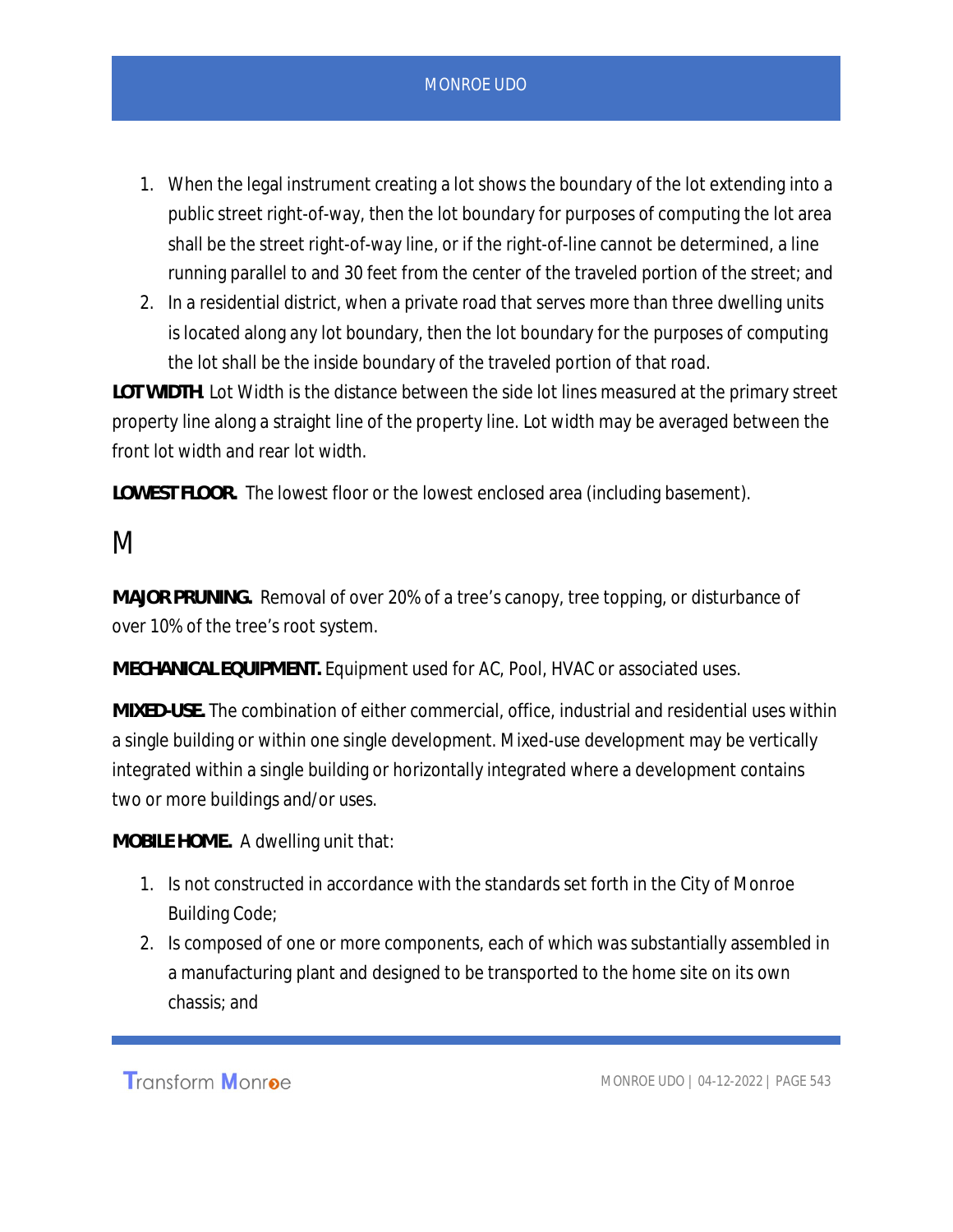3. Exceeds 40 feet in length and eight feet in width.

*MOBILE HOME, CLASS A.* A mobile home constructed after July 1, 1976, that meets or exceeds the construction standards promulgated by the U.S. Department of Housing and Urban Development that were in effect at the time of construction and that satisfies each of the following additional criteria:

- 1. The home has a length not exceeding four times its width;
- 2. The pitch of the home's roof has a minimum vertical rise of one foot for each five feet of horizontal run, and the roof is finished with a type of shingle that is commonly used in standard residential construction;
- 3. The exterior siding consists of wood, hardboard, or aluminum (vinyl covered or pained, but in no case exceeding the reflectivity of gloss white paint) comparable in composition, appearance, and durability to the exterior siding commonly used in standard residential construction;
- 4. A continuous, permanent masonry foundation, unpierced except for required ventilation and access, is installed under the home; and
- 5. The tongue, axles, transporting lights, and removable towing apparatus are removed after placement on the lot and before occupancy.

*MOBILE HOME, CLASS B.* A mobile home constructed after July 1, 1976, that meets or exceeds the construction standards promulgated by the U.S. Department of Housing and Urban Development that were in effect at the time of construction but that does not satisfy the criteria necessary to quality the house as a Class A mobile home.

*MOBILE HOME, CLASS C.* Any mobile home that does not meet the definitional criteria of a Class A or Class B mobile home.

*MOBILE HOME PARK.* A dwelling unit constructed in accordance with the standards set forth in the City of Monroe Building Code and composed of components substantially assembled in a manufacturing plant and transported to the building site for final assembly on a permanent foundation. Among other possibilities, a modular home may consist of two sections transported to the site in a manner similar to a mobile home (except that the modular home meets the City

**Transform Monroe**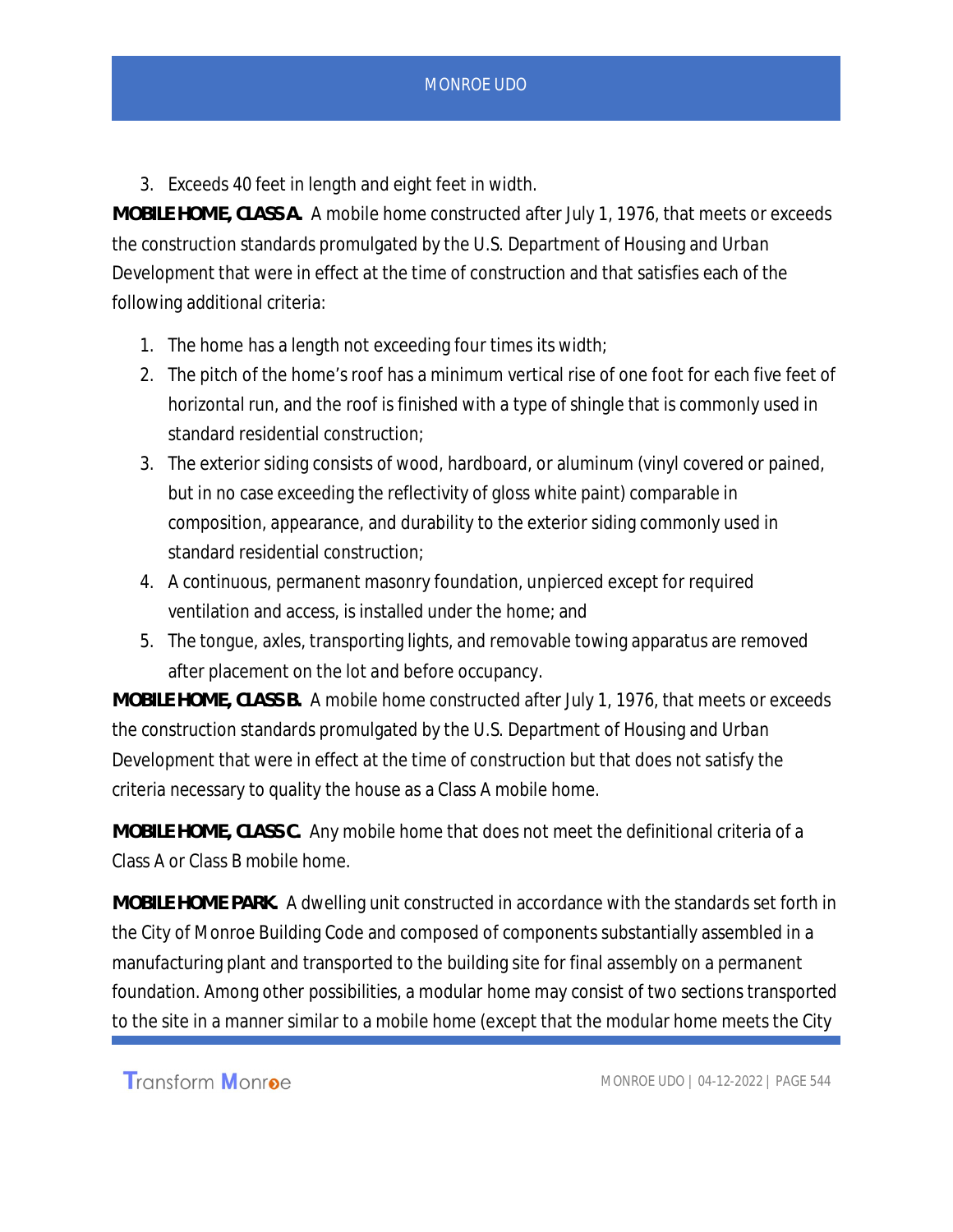of Monroe Building Code) or a series of panels or room sections transported on a truck and erected or joined together on the site.

*MODULAR HOME.* A sectional dwelling consisting of two or more units which are factory fabricated and transported to the home site where they are put on a permanent foundation and joined to make a single family house. All such modular homes shall meet all single family home requirements of the current volume of the North Carolina Uniform Residential Building Code.

*MULTIFAMILY DEVELOPMENT.* A tract of land planned and developed as an integral unit in a single development operation or in a definitely programmed series of development operations.

## **N**

*NONCONFORMING LOT.* A lot of record that was lawful at the date it was established but no longer confirms to standards in this UDO.

*NONCONFORMING PROJECT.* Any structure, development, or undertaking that is incomplete at the effective date of this UDO and would be inconsistent with any regulation applicable to the district in which it is located if completed as proposed or planned.

*NONCONFORMING USE.* A use which was lawful on the date it was established, but is no longer a permitted use within that zoning district.

*NONPRECISION INSTRUMENT RUNWAY.* A runway having an existing instrument approach procedure utilizing air navigation facilities with only horizontal guidance, or area type navigation equipment, for which a straight-in no precision instrument approach procedure has been approved or planned.

## $\Omega$

*OBSTRUCTION.* Any structure, growth, or other object, including a mobile object, which exceeds a limiting height set forth in Section 6.5, Airport Overlay, of this UDO.

Transform Monroe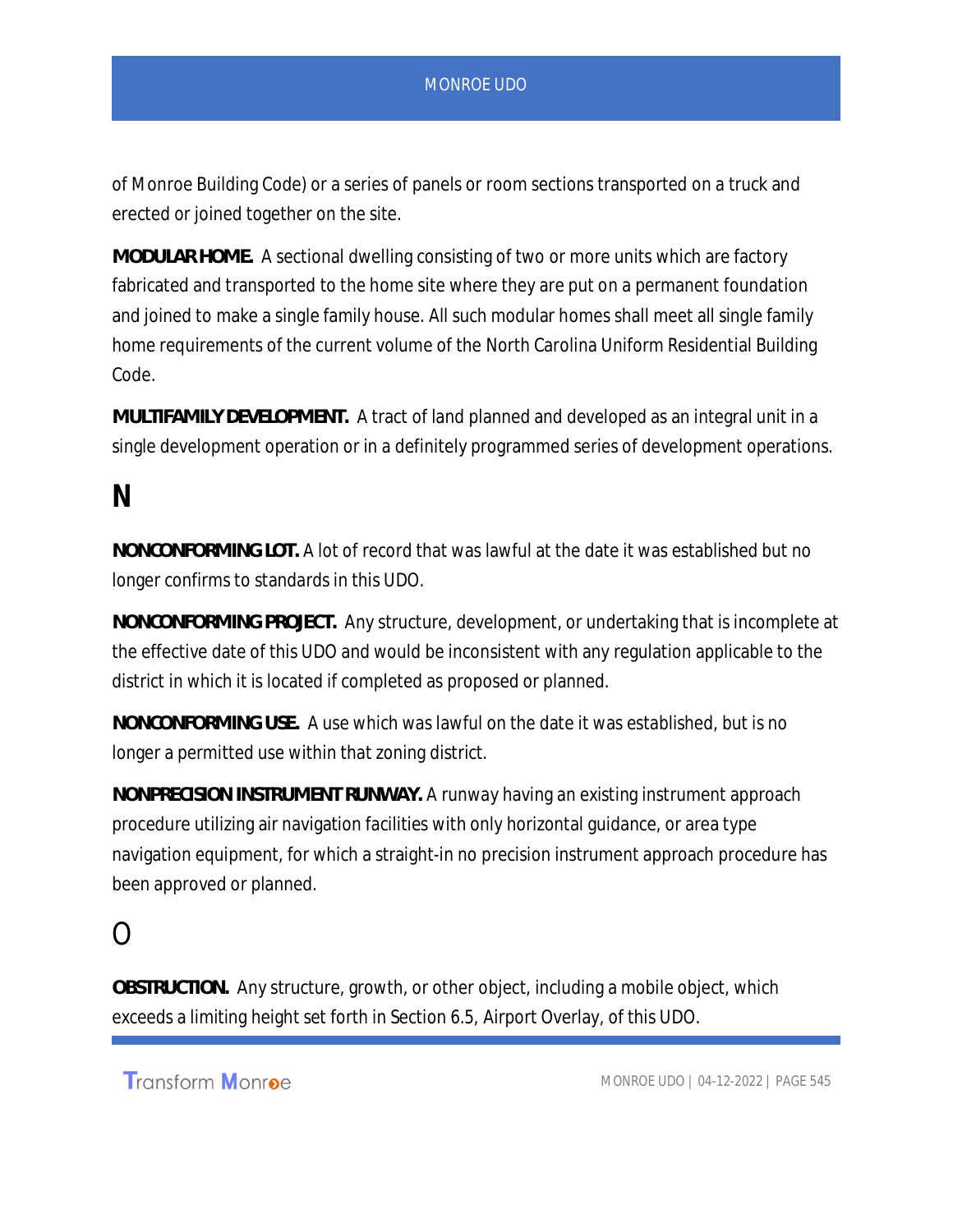*OCCUPANCY.* The act of residing or using a premises, lot, building or dwelling.

*OFFICE.* An establishment or building in with activities conducted in an office setting occur and generally focus on business, government, professional, medical or financial services.

*OPACITY.* A measurement which indicates the degree of visibility.

*OPEN SPACE.* Lands set aside for a development, not individually owned, designed for the common use or enjoyment, not including lands occupied by streets, rights-of-way, or off-street parking.

**ORDINANCE.** A legislative enactment by the City of Monroe, North Carolina.

*OUTPARCEL.* A lot in a multi-tenant development which may not have access from a public road. The lot is part of a larger development or commercial subdivision.

*OWNER*. The legal owner of land, including a mortgagee or vendee in possession, trustee, or commercial lessee.

### P

*PARAPET.* A false front or wall extension above the roofline of a building.

*PARCEL.* Land which has been or which is proposed to be used, developed, or built upon as a unit under single ownership.

*PARKING AREA.* A parking area shall be defined as any surface area used for off-street parking, storage or display of vehicles, areas for loading and unloading goods, and service areas and drive-throughs.

*PARKING AREA AISLES.* A portion of the vehicle accommodations area consisting of lanes providing access to parking spaces.

*PARKS AND OPEN AREAS.* Uses focusing on natural areas consisting of mostly of vegetation, passive or active outdoor recreation areas, or community gardens, and having few structures.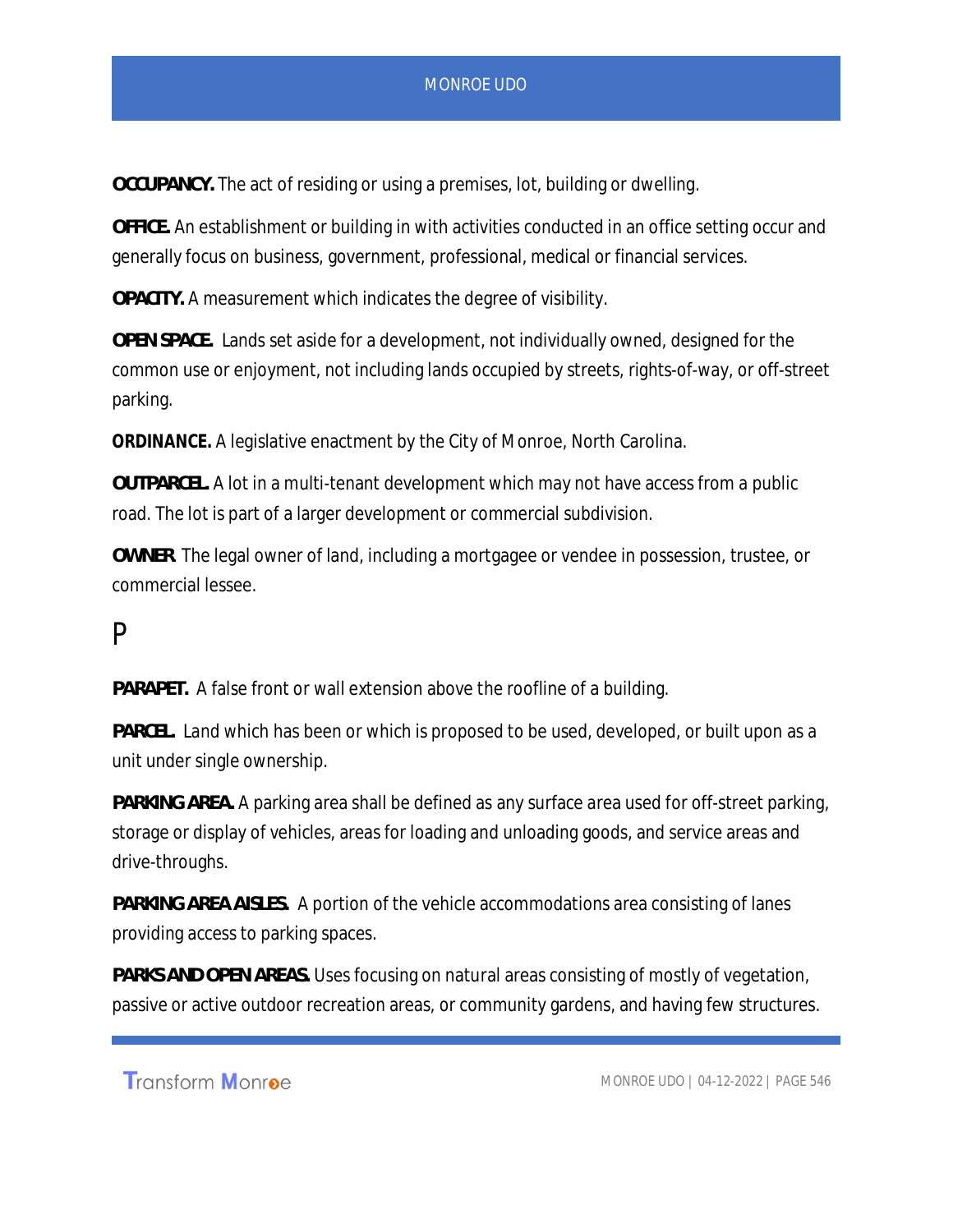*PERENNIAL WATERS.* All streams, lakes, rivers, and other bodies of water shown as perennial on the most recent versions of U.S.G.S. topographic maps, or as determined by NC DENR Division of Water Quality.

*PERSON.* An individual, trustee, executor, other fiduciary, corporation, firm, partnership, association, organization, or other entity acting as a unit.

*PERVIOUS SURFACE.* A surface that presents an opportunity for precipitation to infiltrate into the ground.

*PLANNED UNIT DEVELOPMENT (PUD).* A development constructed on a tract under single ownership, planned and developed as an integral unit, and consisting of a combination of uses on land.

*PLANNING JURISDICTION.* The area within the city limits as well as the area beyond the city limits within which the city is authorized to plan for and regulate development.

*PLANTING YARD.* Area where required plantings are located.

*POA (PROPERTY OWNERS ASSOCIATION).* A governing body that may encompass HOAs and various mix of property types that supports other associations and their members.

*PRACTICABLE.* No practical or feasible alternative exists, as determined by the City. Economic considerations may play a role in determining what is **PRACTICABLE** but shall not be the primary or overriding factor determining what is **PRACTICABLE**.

*PRECISION INSTRUMENT RUNWAY.* A runway having an existing instrument approach procedure utilizing an Instrument Landing System (ILS) or a Precision Approach Radar (PAR). It also means a runway for which a precision approach system is planned and is so indicated on an approved airport layout plan or any other planning document.

*PREMISES.* Any property owned, leased or controlled by the person actively engaged in business at that location.

Transform Monroe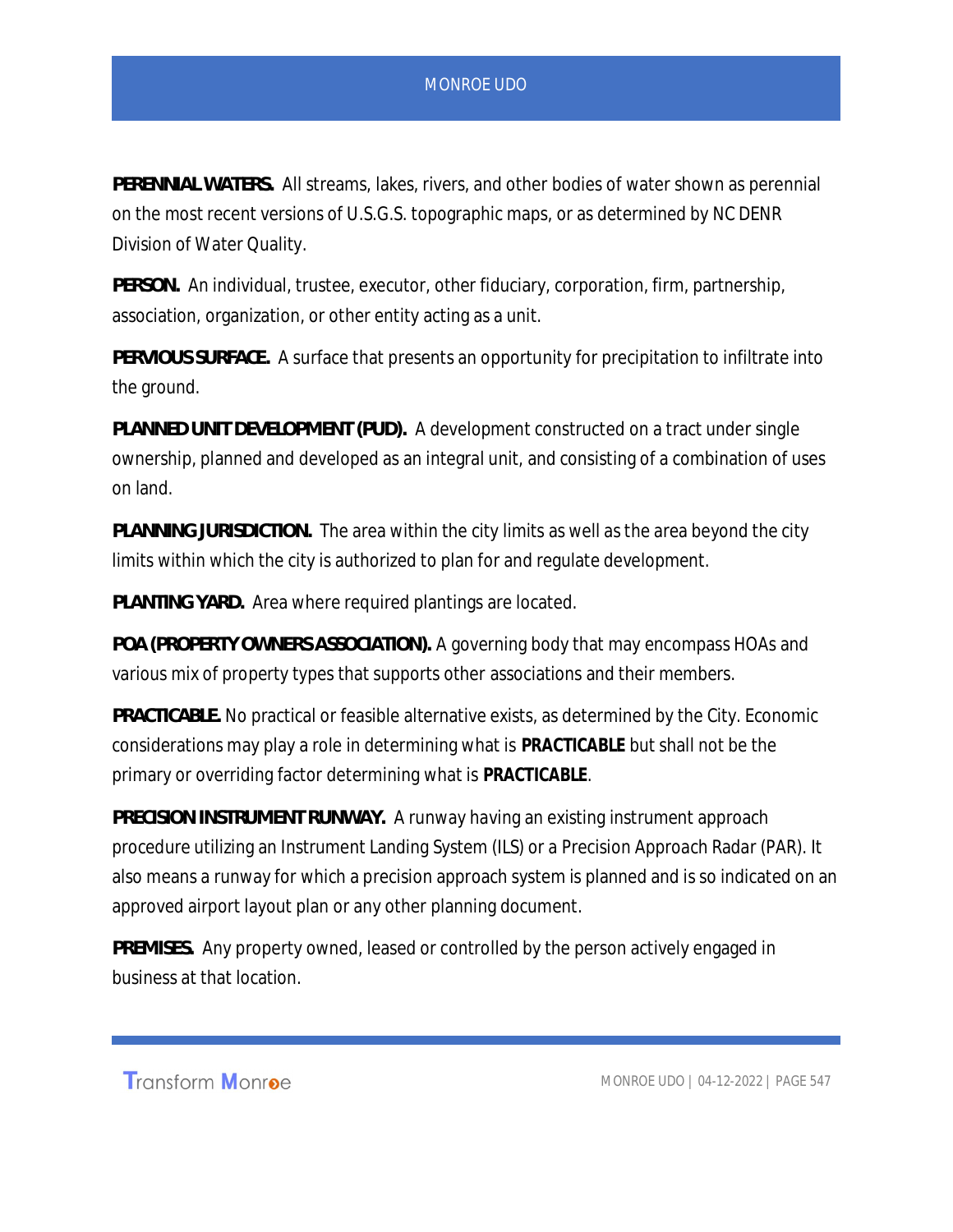*PRIMARY SURFACE.* A surface longitudinally centered on a runway. When the runway has a specially prepared hard surface, the *PRIMARY SURFACE* extends 200 feet beyond each end of that runway; for military runways or when the runway has no specially prepared hard surface, or planned hard surface, the *PRIMARY SURFACE* ends at each end of that runway.

*PRINCIPAL USE (PRIMARY)*: A predominant or primary use of a lot. A use listed in the Table of Permissible Uses.

*PRINCIPAL STRUCTURE (PRIMARY)*: The structure where the principal use occurs.

*PRIVATE CLUB.* An establishment as defined in G.S. § 18B-1000(5) that is eligible to hold an ABC permit from the State of North Carolina.

*PUBLIC AND INSTITUTIONAL USES.* The use of land, buildings or structures for a public, nonprofit, or community purposes and without limiting the generality of the foregoing, may include such uses as schools, places of worship, indoor recreation facilities, civic clubs, public hospitals and government buildings.

*PUBLIC WATER SUPPLY SYSTEM.* Any water supply system furnishing potable water to ten or more dwelling units or businesses or any combination thereof.

## R

*RAIL TRANSPORTATION AND SUPPORT FACILITIES.* An area of land, including any related support facilities, used for switching, storing, moving, repairing, and weighing of railroad cars, trains, or engines.

*REAL PROPERTY*. All land, buildings and other fixtures attached thereto.

*RECREATION (ACTIVE).* Recreational features, often requiring equipment and taking place at prescribed places, sites or fields, which allow for the active recreational needs of residents or users of the development which they serve.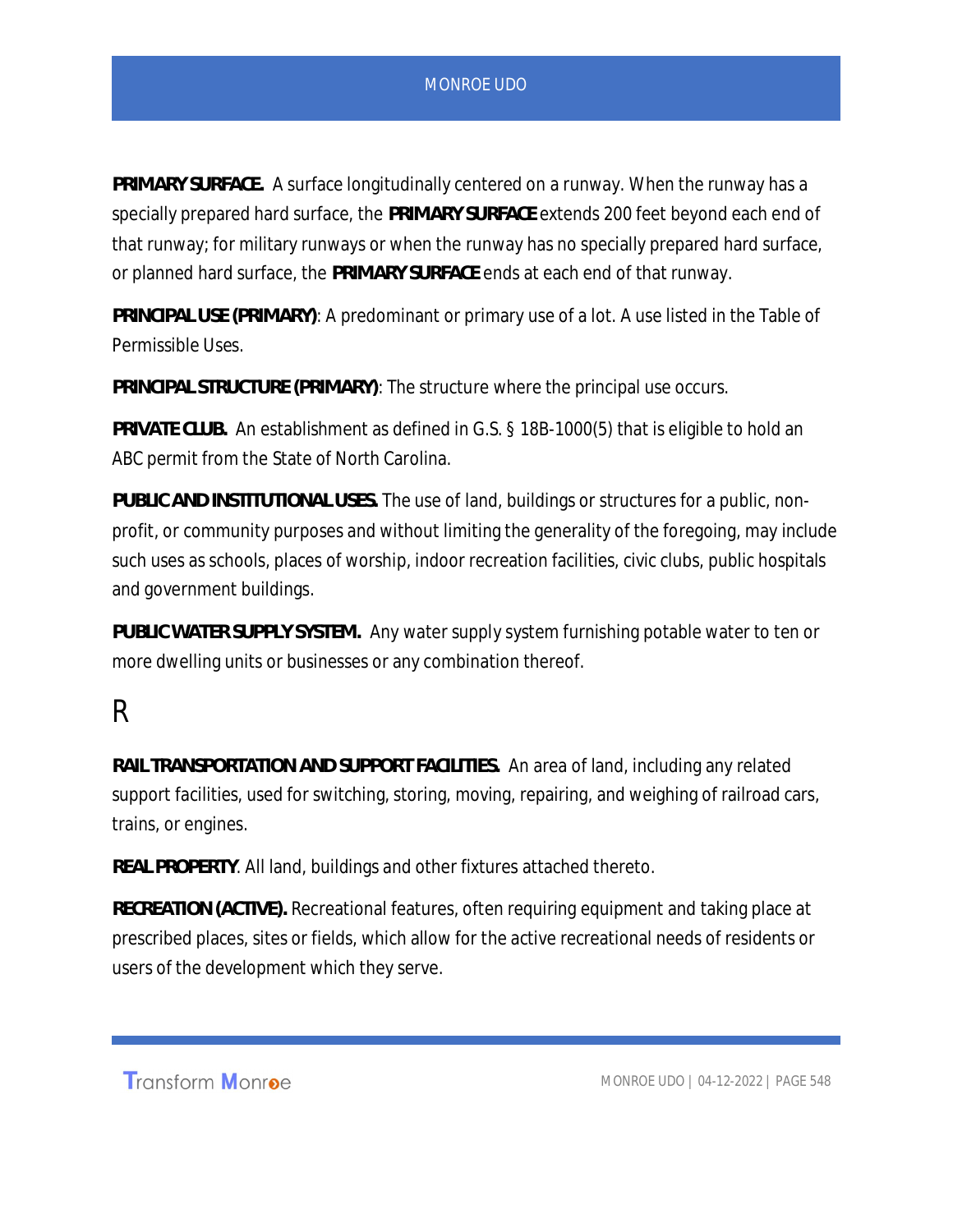*RECREATION (PASSIVE).* Recreational features that do not require prepared facilities like sports fields or pavilions and require minimal disruption to a site.

*REDEVELOPMENT*. Any installation of improvements, new construction, or reconstruction on a lot or site which already has pre-existing uses.

*REFUSE COLLECTION (AREA).* A container or area surrounding a container dedicated to the collection and temporary storage of refuse or solid waste.

*REQUIRED DRAINAGE CHANNEL.* The theoretical stream bed section which is required to discharge the runoff from a 100-year storm.

*RESERVE STRIP.* A strip of land (usually only a few feet wide) owned privately, and set aside around a subdivision in order to prevent access to adjoining property by way of public streets.

*RESIDUAL LOT.* See *LOT, RESIDUAL.*

*RESOURCE RECOVERY FACILITY.* A facility in which garbage, minerals, glass, tin cans, paper, rags, and other materials are reclaimed or converted into energy.

*RETAIL SALES AND SERVICE.* Companies or individuals involved in the sale, lease, or rental of new or used products, or providing personal services or repair services to the general public.

*RIGHT-OF-WAY*. Land located within and adjoining the streets, roads and highways within the City, which rights-of-way are owned or maintained by the City or State.

*ROOF AREA.* A single, unbroken, contiguous plane, measured at perpendicular slope.

*ROOF, FLAT.* The external covering of a building having a 2(v):12 (h) slope or less.

*ROOF LINE.* The highest continuous horizontal line of a roof. On a sloping roof, the *ROOFLINE* is the principal ridgeline or the highest line common to one or more principal slopes of roof. On a flat roof, the *ROOFLINE* is the highest continuous line of a roof or parapet.

*ROOF, PITCHED.* The external covering of a building having a slope greater than 2 (v):12 (h).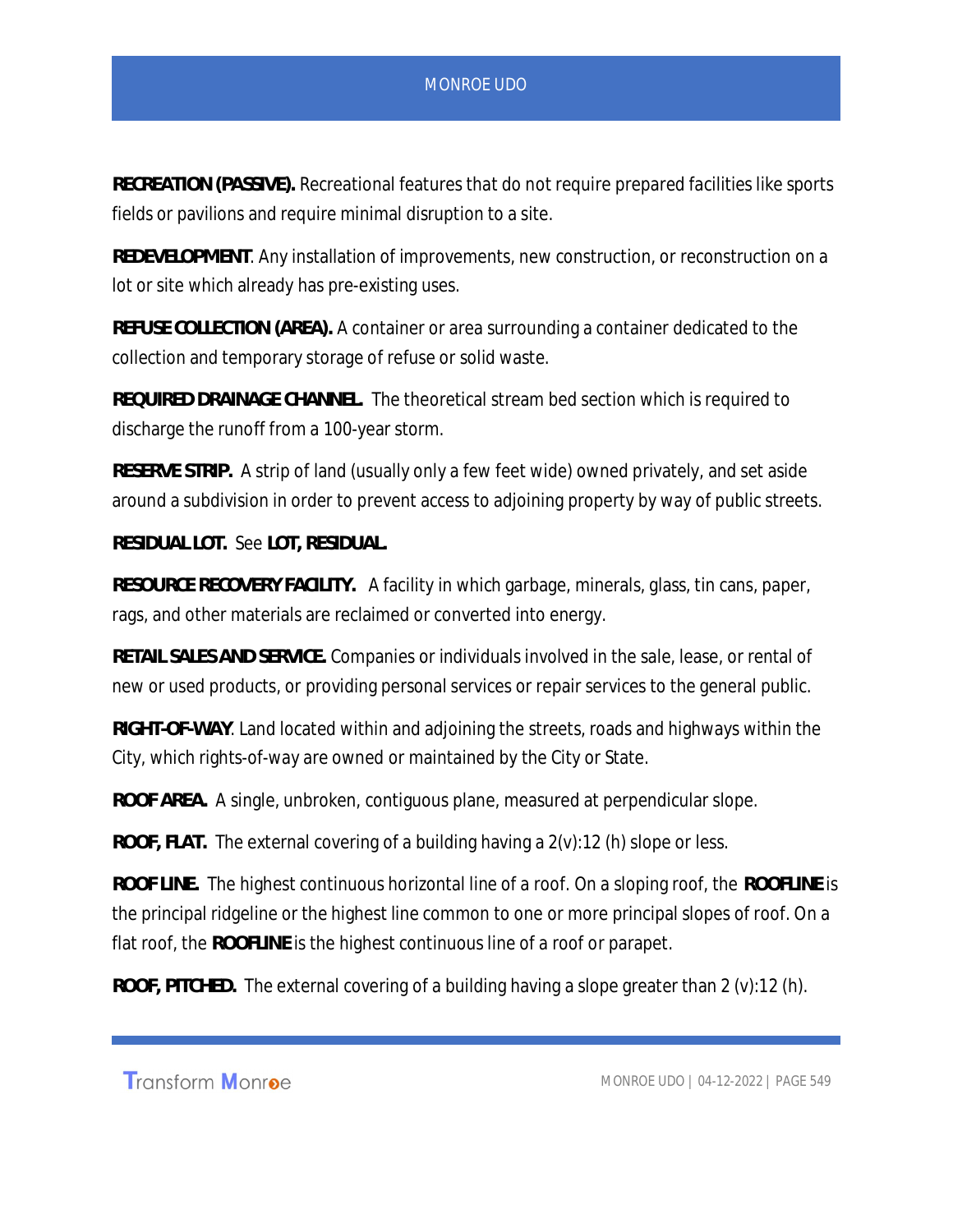*ROOM RENTING.* A single family residential structure in which the renting of rooms shall be clearly incidental and secondary to the single family use of the structure.

*ROOT PROTECTION ZONE.* Generally 18 to 24-inches deep at a distance from the trunk equal to one-half of its height or to its drip line, whichever is greater.

*RUNWAY.* A defined area on an airport prepared for landing and takeoff of aircraft along its length.

## S

*SATELLITE DISH.* An apparatus capable of receiving communications signal from a transmitter relay located in planetary orbit.

*SCHOOL.* An institution of learning, such as elementary and secondary schools, colleges and universities, which offers instruction in several branches of learning and study, but not including business colleges, nursery schools, dancing schools, riding academics, or business, technical, trade schools. Includes public, private, charter and community schools. See use-definitions for Schools (Elementary/Middle), Schools (High/Senior), and University, College, and Vocational School.

*SCREENING.* A method of visually shielding or obscuring one abutting or nearby structure from another by fencing, walls, berms, or densely planted vegetation. Screens are typically vertical objects providing visual separation.

*SETBACK.* The required distance measured from both the property line and the street right-ofway to the nearest part of the building, structure and/or sign.

*SHADE TREE.* Usually a deciduous tree, rarely an evergreen, planted primarily for its high crown of foliage or overhead canopy.

*SHOPPING CENTER.* Two or more uses planned, developed and managed as a unit and related in location, size and type of shop to the needs of the trade area which is being serviced.

Transform Monroe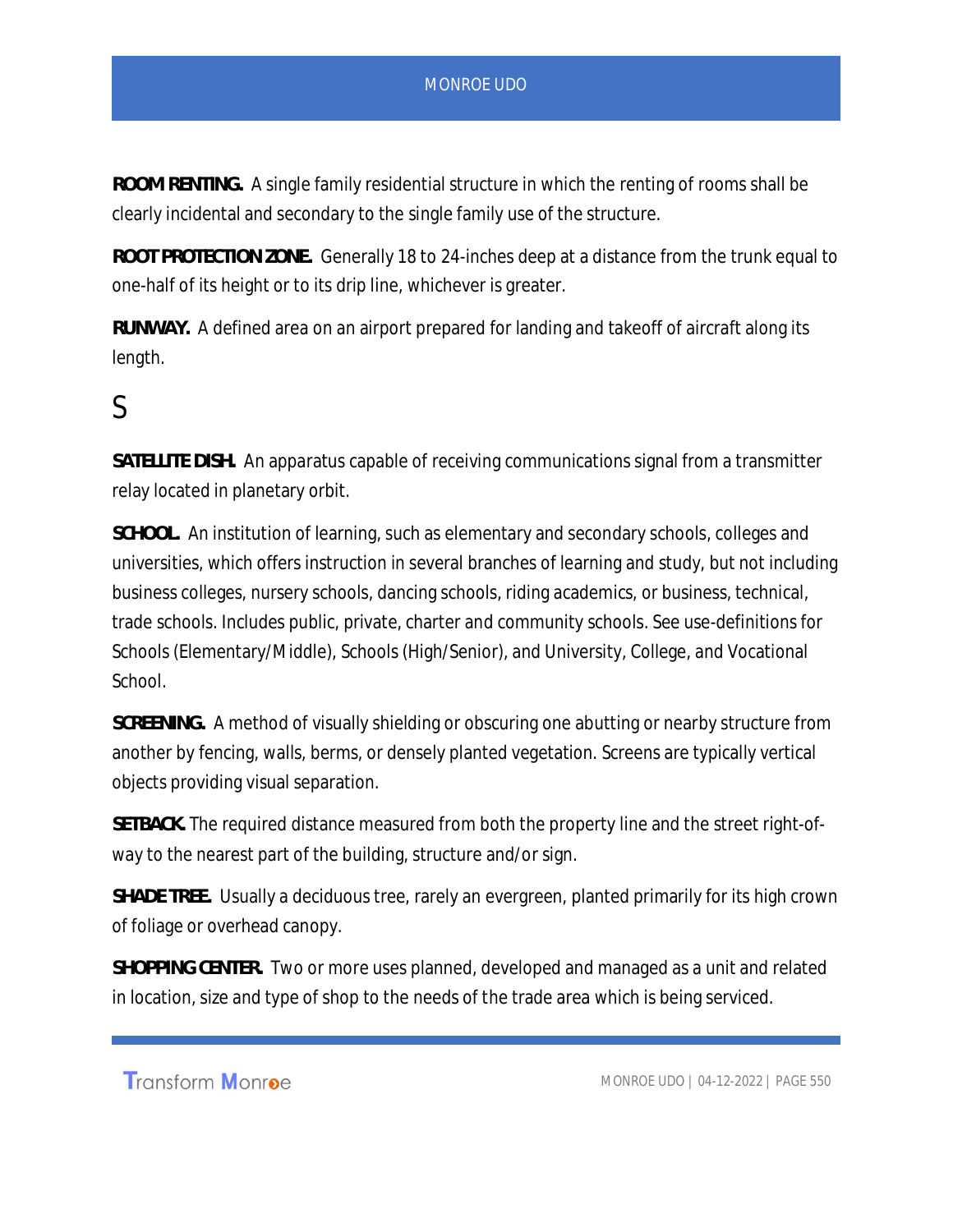*SHOPPING CENTERS.* Shall be construed to include all out parcels, whether or not developed.

*SHRUB.* A woody plant, smaller than a tree, consisting of several small stems from the ground or small branches near the ground; may be deciduous or evergreen.

*SIDEWALK*. A paved area running parallel to the street intended for pedestrian use and travel, providing access to adjacent streets and land.

*SIGN.* Any device, object, fixture, display, placard or structure, which uses color, form, graphics, illumination, projected images, architectural style or design with text, or writing to advertise, attract attention, announce the purpose of, or identify the purpose of any person or entity or to communicate information of any kind to the public. The term *SIGN* includes sign structure.

*SIGN AREA.* The total square foot area of a sign area which contains the message being conveyed.

*SIGN FACE.* The part of the sign that is or can be used to identify, display, advertise, communicate information, or for the visual representation, which attracts or intends to attract the attention of the public for any purpose.

*SIGN HEIGHT.* Vertical distance measured from ground level nearest the base of the sign to the highest point on the sign.

*SIGN PERMIT.* A permit issued that authorizes the recipient to erect, move, enlarge, or substantially alter a sign.

*SIGN STRUCTURE.* Any structure which is designed specifically for the purpose of supporting a sign, which has supports or which is capable of supporting a sign. The definition shall include any decorative covers, braces, wires, supports, or other components attached to or placed around the *SIGN STRUCTURE*.

*SIGN, ABANDONED.* A sign and associated sign structure that the sign owner has failed to operate or maintain for a period of 180 days or longer. The following conditions shall be considered as the failure to operate or maintain a sign:

Transform Monroe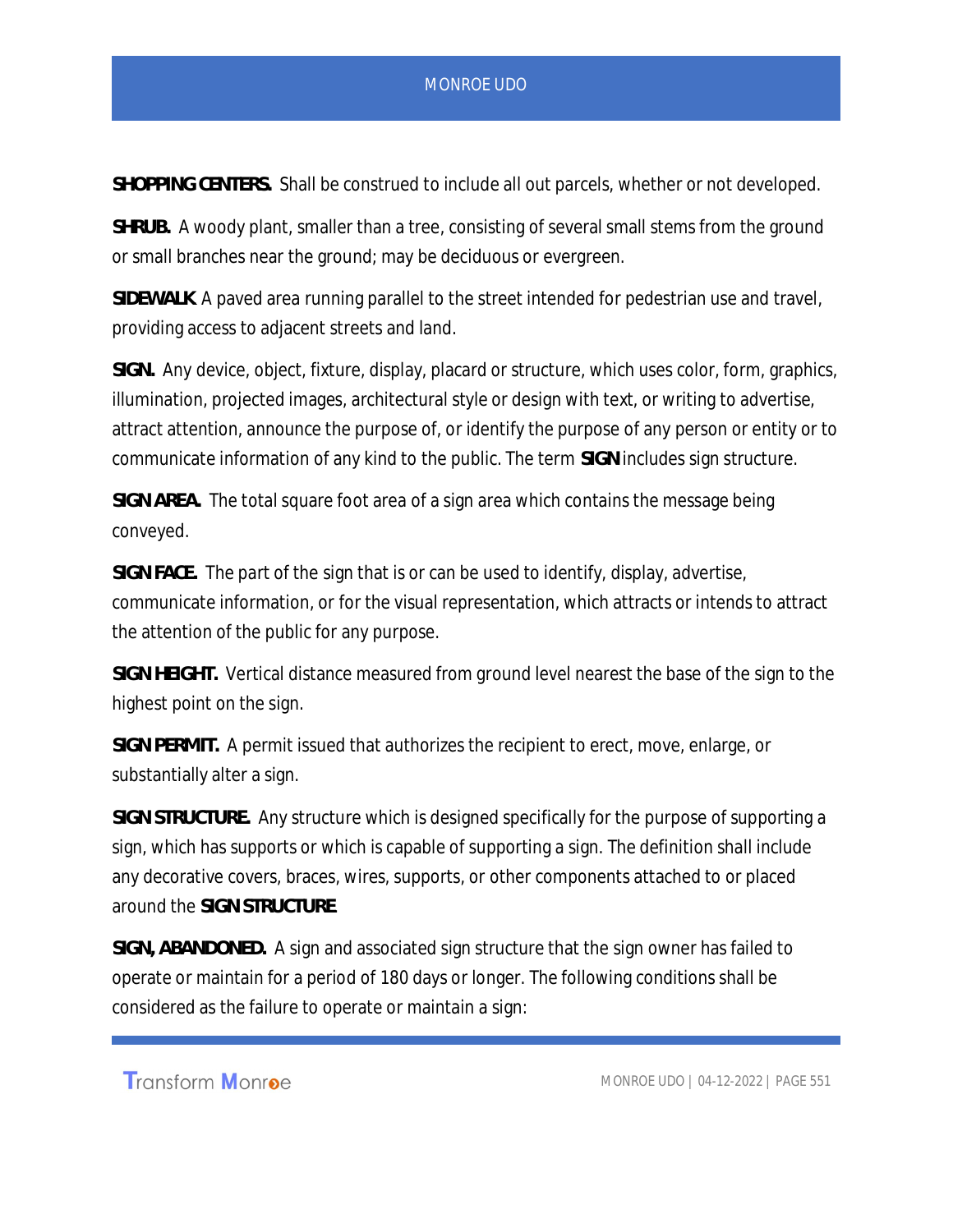- 1. A sign displaying advertising for a product or service which is no longer available or displaying advertising for a business which is no longer licensed; or
- 2. A sign which is blank.

*SIGN, ADVERTISING.* Sign copy intended to aid, directly or indirectly, in the sale, use or promotion of a product, commodity, service, activity, entertainment, or real or personal property.

*SIGN, CONSTRUCTION.* A temporary on-premise sign identifying the ongoing construction activity during the time that a building permit is active and prior to completion of the work for which the permit was issued, containing sign copy that is limited to the ongoing construction activity and identifying the contractor and/or any subcontractor engaged to perform construction activity on the site.

*SIGN, DILAPIDATED.* A sign that is that has been poorly maintained, is in a state of disrepair or similar that poses a public safety hazard or is difficult to read.

*SIGN, DIRECTIONAL.* An on-site sign providing direction or information to pedestrian or vehicular traffic that is related or reasonably necessary to the movement of pedestrian or vehicular traffic on the premises, and not displaying a commercial message, e.g., "entrance", "exit", "caution", "no parking", "one way only", "no trespassing", and the like.

*SIGN, DOUBLE-FACED.* A single sign with items of information relating to the same business on both sides of the sign and mounted as a single structure.

*SIGN, DRIVE-THROUGH MENU.* A sign placed so as to be viewed from a drive-through lane and which contains only a listing of the products, with prices, offered for sale by the business on which the sign is located and which may provide a mechanism for ordering the products while viewing the sign.

*SIGN, ELECTRONIC CHANGEABLE FACE.* A sign, display, or device, or portion thereof, which electronically changes the fixed display screen composed of a series of lights, including light emitting diodes (LED's), fiber optics, or other similar new technology where the message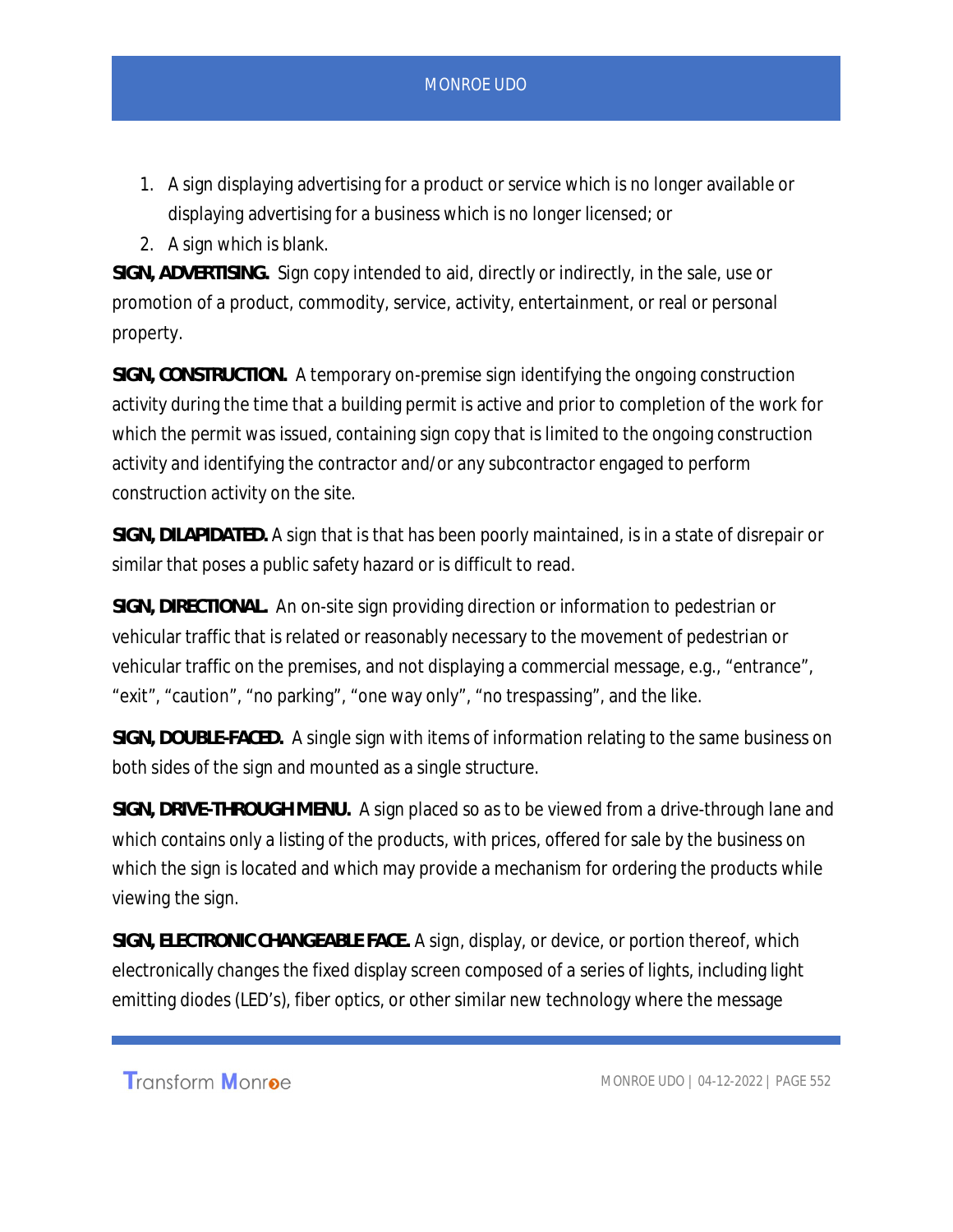change sequence is accomplished immediately. Electronic changeable face outdoor advertising signs include computer programmable, microprocessor controlled electronic or digital displays that display electronic, static images, static graphics, or static pictures, with or without textual information.

*SIGN, FLASHING.* A sign, which permits light to be turned on or off intermittently more frequently than once per five seconds.

*SIGN, FREESTANDING.* A sign supported by structures or supports that are placed on or anchored in the ground or at ground level and which are independent of any building or other structure. A *FREESTANDING SIGN* will be allowed as a monument sign in its allowed district, but may never be constructed as a single pole sign. A **FREESTANDING SIGN** is not a single pole/pylon Sign.

*SIGN, GOVERNMENTAL.* A sign posted by various local, state, and federal agencies, such as regulatory signs, welcome signs, seasonal signs/banners/decorations, and traffic control signs.

*SIGN, IDENTIFICATION.* A sign which displays only the name, address, and/or crest, or insignia, trademark, occupation or professional of an occupant or the name of any building on the premises.

*SIGN, ILLUMINATED.* Any sign or portion thereof, which is illuminated by artificial light, either from an interior or exterior source, including outline, reflective or phosphorescent light, whether or not the source of light is directly affixed as part of the sign.

*SIGN, INTERNALLY ILLUMINATED.* A sign where the source of the illumination is inside the sign and light emanates through the message of the sign rather than being reflected off the surface of the sign from an external source. Without limiting the generality of the foregoing, signs that consist of or contain tubes that:

1. Are filled with neon or some other gas that glows when an electric current passes through it; and

Transform Monroe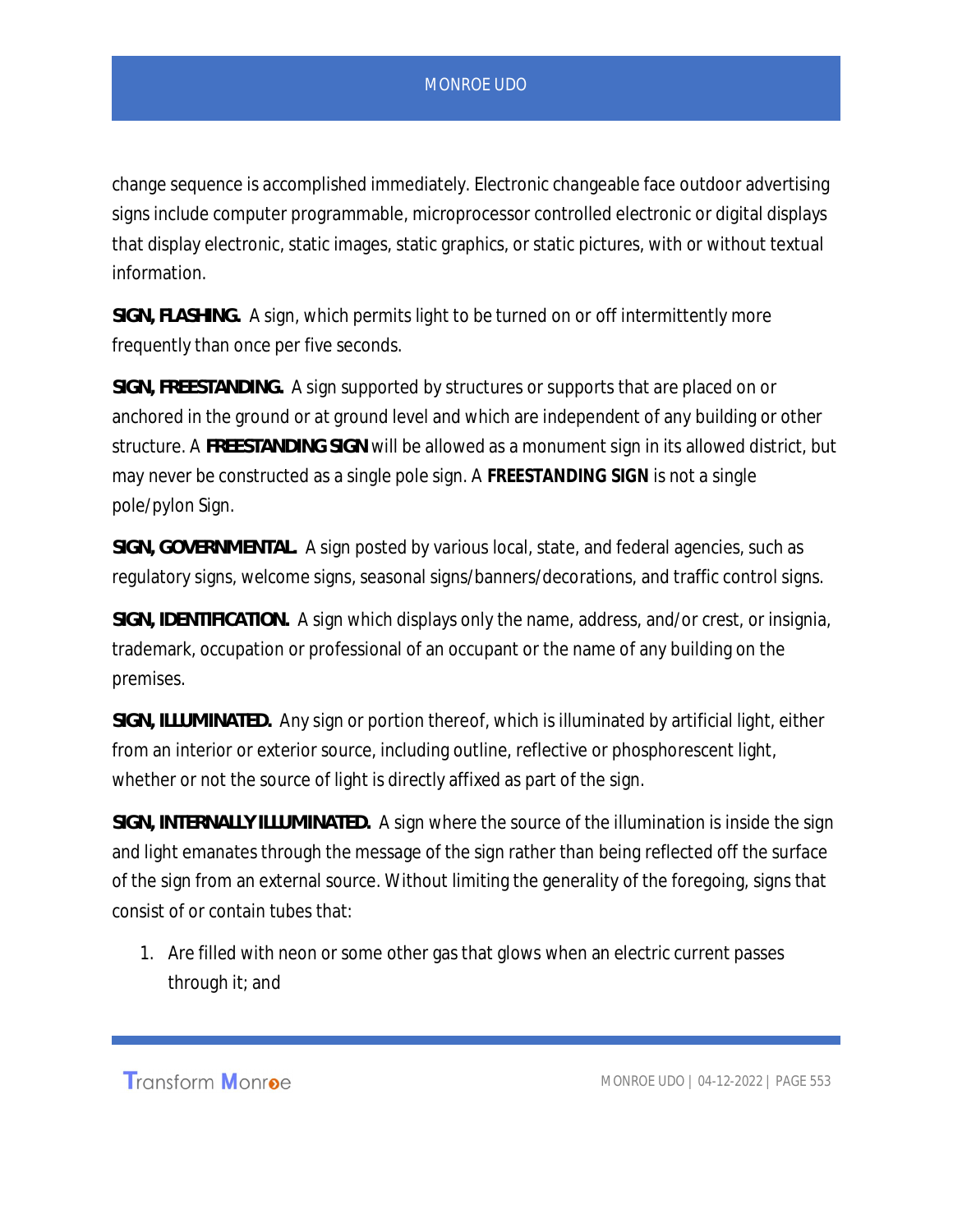2. Are intended to form or constitute all or part of the message of the sign, rather than merely providing illumination to other parts of the sign that contain the message, shall also be considered *INTERNALLY ILLUMINATED SIGNS*.

*SIGN, LIGHTED.* A sign lighted only by light cast upon the sign from an external light source.

*SIGN, NONCONFORMING.* A sign, which does not conform to the regulations provided in this UDO.

*SIGN, OFF-PREMISE or OFF-SITE.* Any sign relating in its subject matter to commodities, accommodations, services or activities on a premise other than the premises on which the sign is located.

*SIGN, PERMANENT.* Any sign which, when installed, is intended for permanent use. Banner and banner like materials are not considered *PERMANENT SIGNS*.

*SIGN, POLE/PYLON.* A detached sign erected and maintained on a single mast, or pole and not attached to any building but not including ground-monument or freestanding monument signs.

*SIGN, PORTABLE.* Any sign, banner, or poster that is not permanently attached to the ground or structure.

*SIGN, REAL ESTATE.* A sign advertising the sale, rental or lease of the premises or part of the premises on which the sign is displayed temporarily.

*SIGN, ROOF.* Any sign erected and constructed wholly on or over the roof of a building, which is supported by the roof structure, or any sign that extends in whole or in part above the roofline of a building.

*SIGN, SAFETY RELATED* Any sign located within the right-of-way that functions as a traffic control device and that is described and identified in the Manual on Uniform Traffic Control Devices (MUTCD) and approved by the Federal Highway Administrator as the National Standard. A *SAFETY RELATED SIGN* includes those signs that are classified and defined by their function as regulatory signs (that give notice of traffic laws or regulations), warning signs (that

Transform Monroe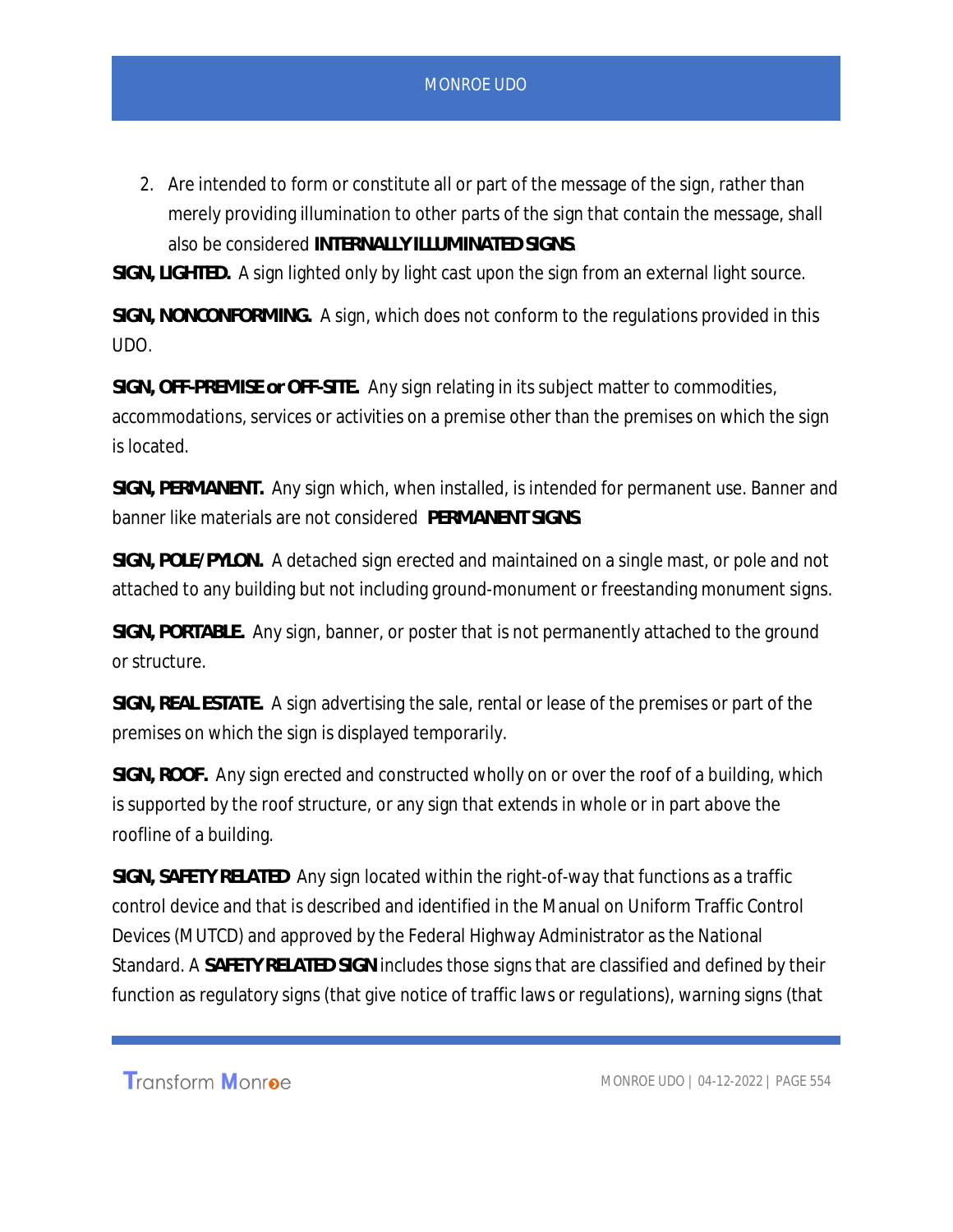give notice of a situation that might not readily be apparent), and guide signs (that show route designations, directions, distances, services, points of interest, and other geographical, recreational, or cultural information).

*SIGN, STATUTORY.* A sign required by any statute or regulation of the State of North Carolina or the United States.

*SIGN, STREET ADDRESS.* Any sign denoting the street address of the premises on which it is attached or located.

*SIGN, STRIP LIGHTING*. Any sign that features electric lighting by means of long glass tubes that are fluorescent lamps or neon, typically placed along the edges or strips of a canopy, building, or structure.

*SIGN, TEMPORARY.* A sign that:

- 1. Is used in connection with a circumstance, situation, or event that is designed, intended or expected to take place or to be completed within a reasonably short or definite period after the erection of such sign; or
- 2. Is intended to remain on the location where it is erected or placed for a period of not more than 15 days.

*SIGN, WIND.* A sign, which uses objects or material fastened in such a manner as to move upon being subjected to pressure by wind, and shall include ribbons, spinners, streamers or captive balloons; however, the term wind sign shall not include flags or feather banners.

*SIGN, WINDOW.* Any sign mounted in any fashion on the interior or exterior of the surface of a window.

*SIGHT VISIBILITY TRIANGLE. May also be referred to as a Sight Triangle.* A triangular shaped portion of land established at street intersections or street and driveway intersections in which nothing is erected, or allowed to grow in such a manner as to limit or obstruct the sight distance of motorists entering or leaving the intersection (see specifications for Sight Visibility Triangle in the City of Monroe Standard Detail Manual.

Transform Monroe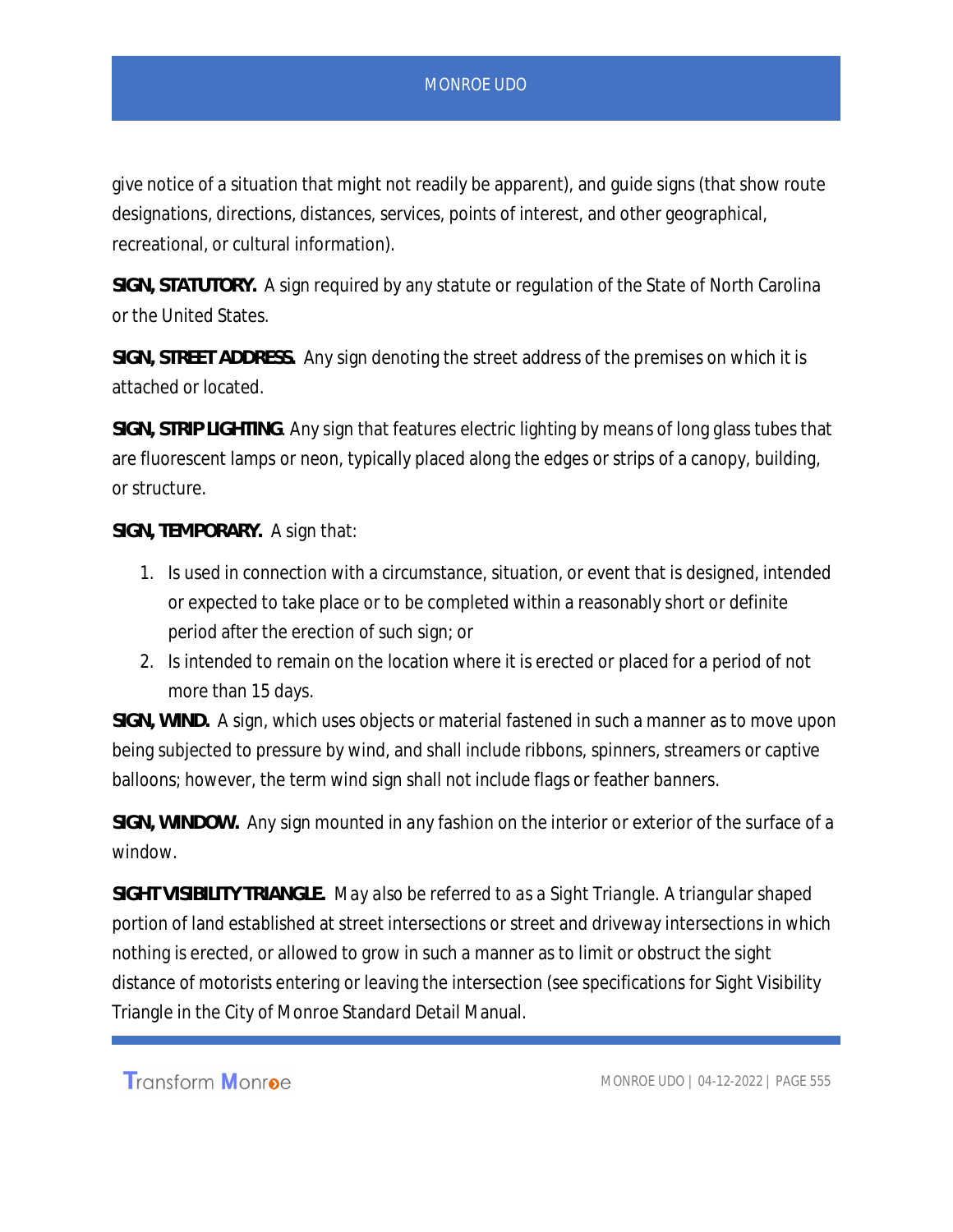*SITE WALLS.* Retaining walls.

*SPECIAL EVENTS.* Temporary events undertaken that is not part of an establishment or group's daily activities. Examples include grand opening sales, fundraising, festivals, and tent revivals.

*SPECIAL-USE PERMIT.* A permit issued by the Board of Adjustment that authorizes the recipient to make use of property in accordance with the requirements of this UDO as well as any additional requirements by the Board of Adjustment.

*STORAGE.* Facilities providing separate storage areas for personal or business use designated to allow private access by the tenant for storing or removing personal property.

*STORAGE UNIT.* Transport trailers, cargo containers, storage trailers, mobile storage facilities, sea/land containers, and similar structures designed for conveyance and used primarily for storage of goods and materials. Storage Units are not intended to be used a permanent storage facilities in residential districts.

*STORM, TEN-YEAR.* The surface runoff resulting from a rainfall of intensity expected to be equaled or exceeded, on average, once in ten-years, and of a duration which will produce the maximum peak rate of runoff for the watershed of interest under average antecedent wetness conditions.

*STORM, 25-YEAR.* The surface runoff resulting from a rainfall of intensity expected to be equaled or exceeded, on average, once in 25 years, and of a duration which will produce the maximum peak rate of runoff for the watershed of interest under average antecedent wetness conditions.

*STORM, 100-YEAR.* The surface runoff resulting from a rainfall of intensity expected to be equaled or exceeded, on average, once in 100 years, and of a duration which will produce the maximum peak rate of runoff for the watershed of interest under average antecedent wetness conditions.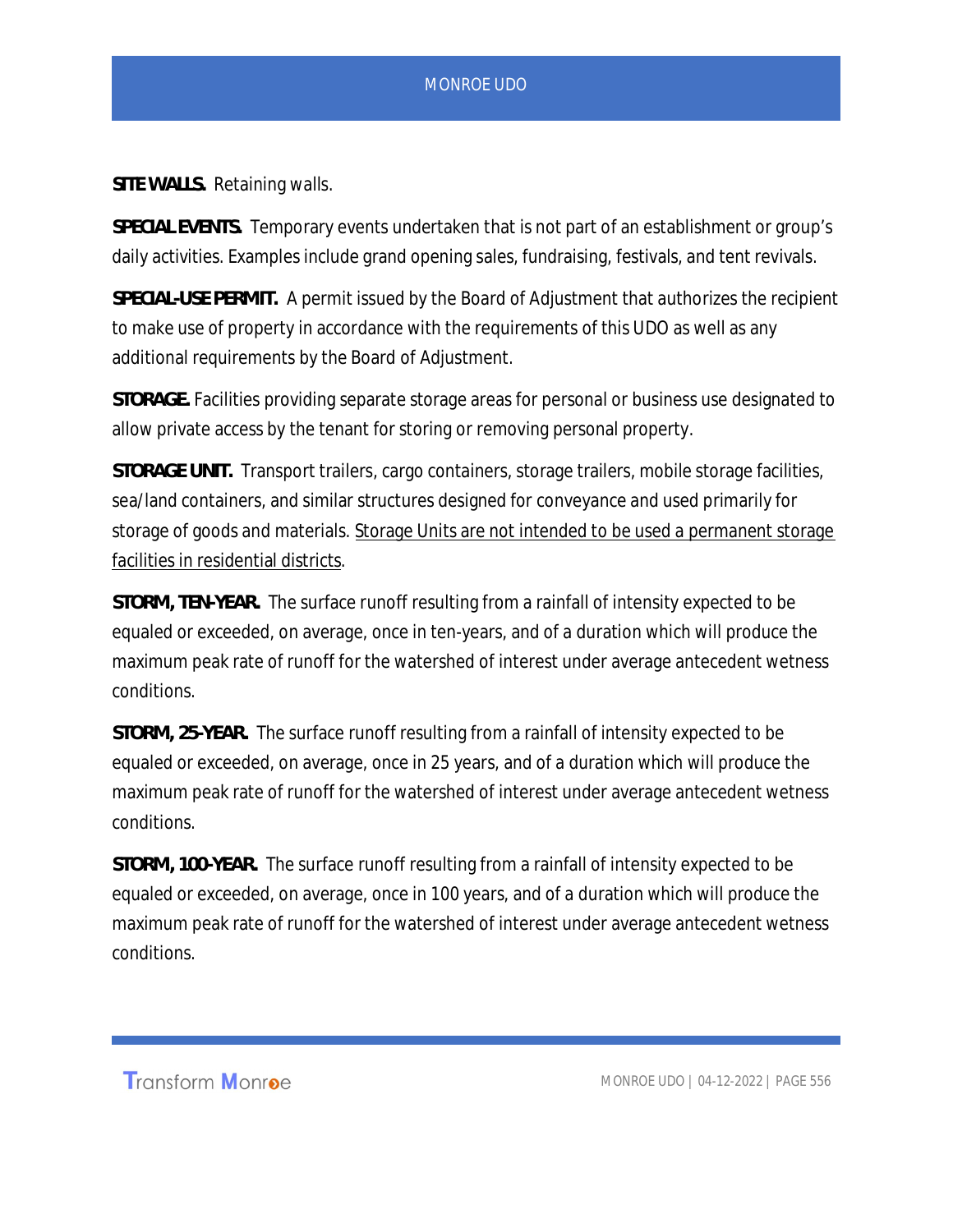*STREET.* A public street or a street with respect to which an offer of dedication has been made. Types of *STREETS* are identified in the City of Monroe Standard Specifications and Detail Manual.

*STREET TREE.* A tree with a crown which provides shade to the portion of the street on which it is planted.

*STREET, ARTERIAL.* A federal and/or state highway designed primarily for the movement of large volumes of vehicular traffic from one area to another; a thoroughfare.

*STREET, COLLECTOR.* A public way designed primarily to connect residential streets with arterial streets and/or to provide direct connection between two or more arterial streets and which may be designed to carry significant volumes of vehicular traffic having neither origin nor designation on the street.

*STREET, HALF.* A proposed vehicular travel way intended to be developed by constructing onehalf of a required multi-lane width with the remainder to be provided at some future date.

*STREET, MINOR.* A public way used primarily for providing direct access to abutting properties. *MINOR STREETS* are further classified as:

- 1. *Residential.* Those streets whose primary function is to provide direct access to residential property;
- 2. *Commercial-industrial.* Those streets whose primary function is to provide direct access to commercial-industrial property; and
- 3. *Cul-de-sac.* A short minor street having one end open to traffic and the other end permanently terminated with a vehicular turnaround. The maximum length of a cul-desac is 1,200 feet.

*STREET, PRIVATE.* A vehicular travel-way not dedicated as a public street.

*STREETSCAPE.* An area that abuts or is contained within a public or private street right-of-way that may contain sidewalks, street furniture, landscaping or trees, and similar features.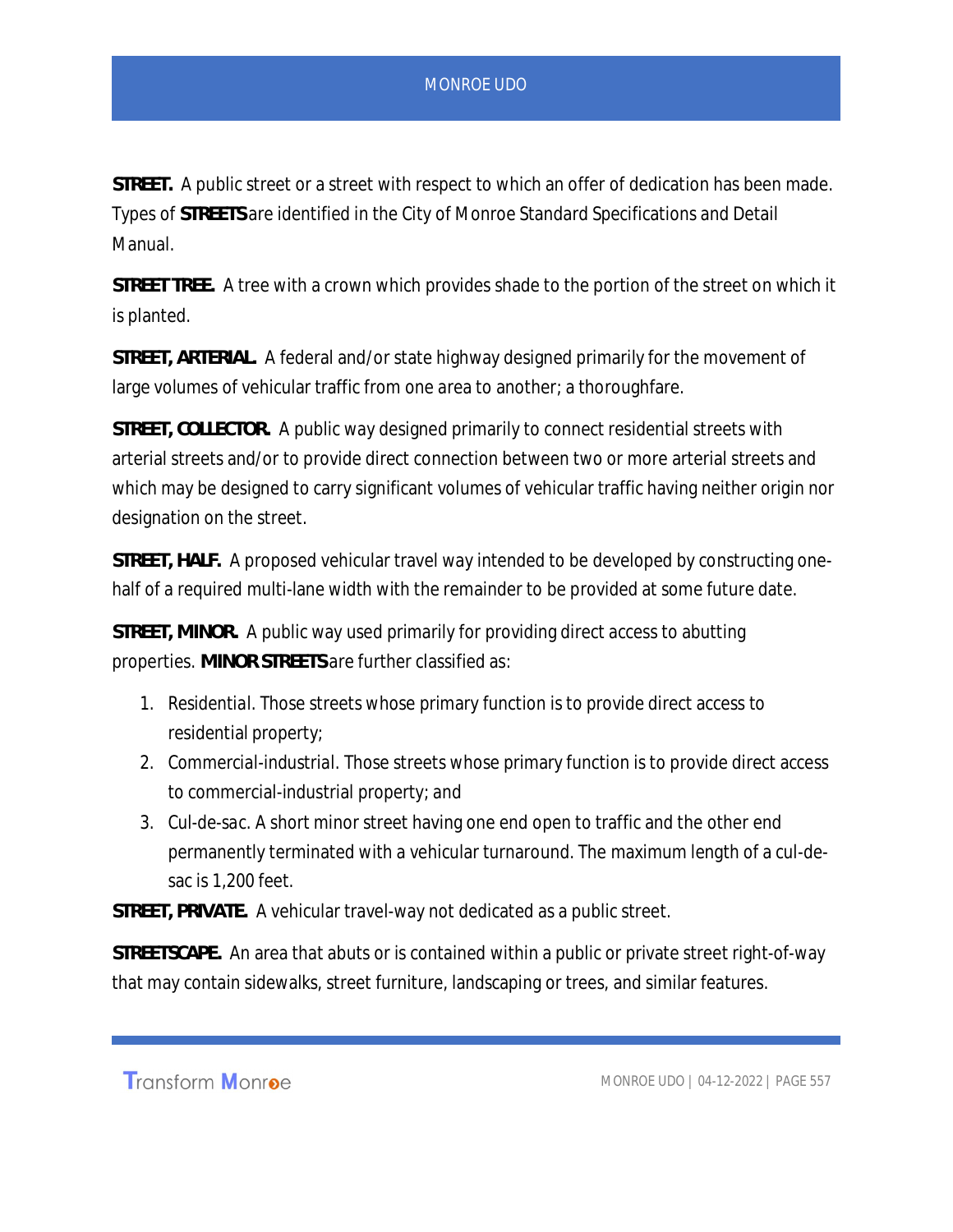*STRUCTURE.* Anything constructed or erected.

*SUBDIVISION.* The division of a tract of land into two or more lots, building sites, or other divisions for the purpose of sale or building development (whether immediate or future) and including all divisions of land involving the dedication of a new street or a change in existing streets. See Section 8.1, Subdivision Regulations, for subdivision design standards and regulations.

*SUBDIVISION, MAJOR.* Any subdivision other than a minor subdivision, involving any of the following:

- 5. The creation of more than a total of four lots;
- 6. The creation of any new public streets;
- 7. The extension of a public water or sewer system; or
- 8. The installation of drainage improvements through one or more lots to serve one or more lots.

*SUBDIVISION, MINOR.* Any subdivision that does not qualify as a major subdivision.

*SWIMMING POOL.* An above or in ground structure filled with water for the purpose of recreation and swimming.

### T

*TEMPORARY DWELLING.* A residence (which may be a mobile home) that is:

- 1. Located on the same lot as a residence made uninhabitable by fire, flood, or other natural disaster and occupied by the persons displaced by such disaster;
- 2. Located on the same lot as a residence that is under construction or undergoing substantial repairs or reconstruction and occupied by the persons intended to live in such permanent residence when the work is completed; or

**Transform Monroe**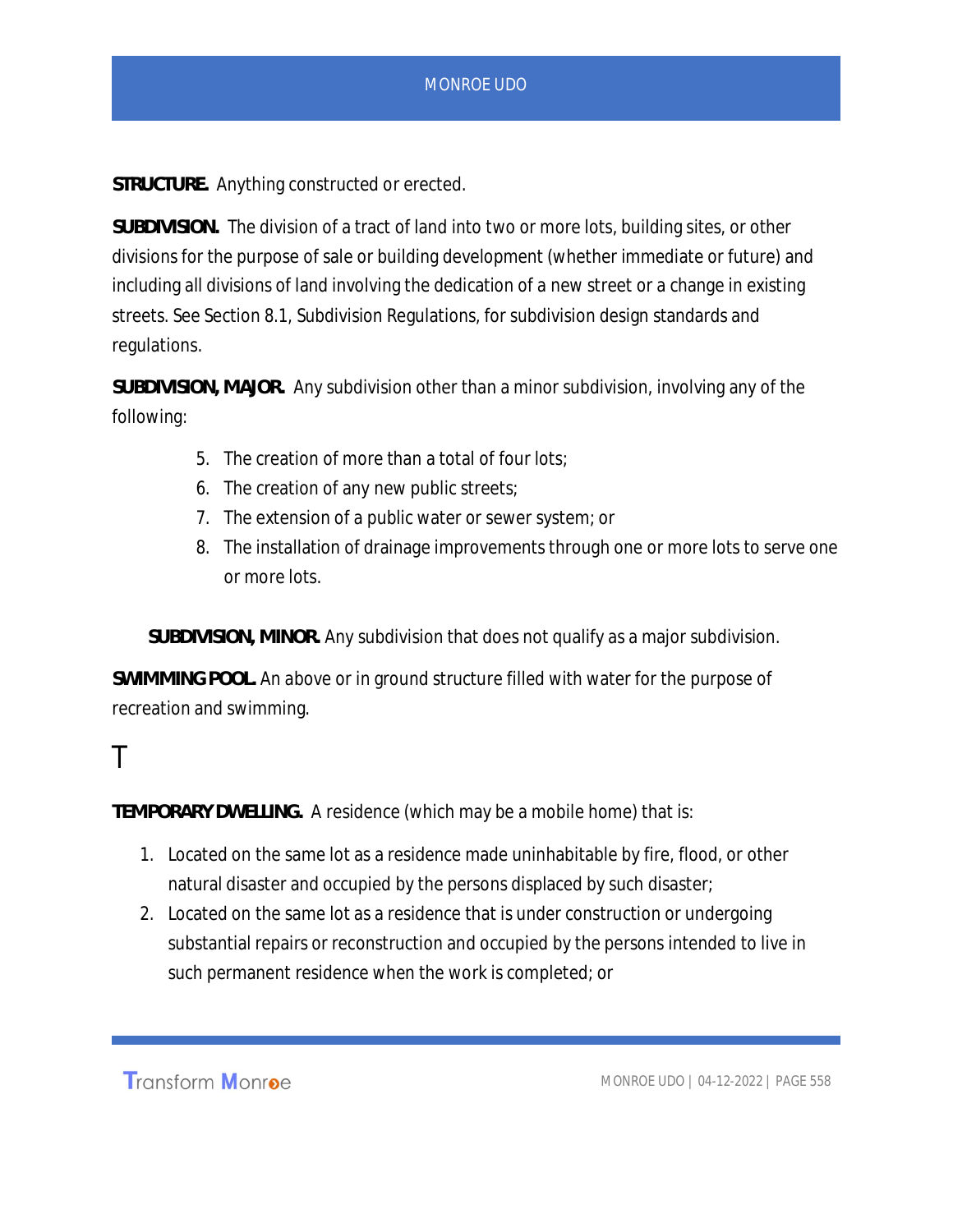3. Located on a non-residential construction site and occupied by persons having construction or security responsibilities over such construction site.

*TOPPING.* The severe cutting back of limbs to stubs three inches in diameter within the tree's crown to such a degree so as to remove the natural canopy and disfigure the tree.

*TRACT.* The term *TRACT* is used interchangeably with the term lot, particularly in the context of subdivisions, where one *TRACT* is subdivided into several "lots".

*TRANSITIONAL SURFACES.* These surfaces extend outward at 90 degree angles to the runway centerline and the runway centerline extended at a slope of seven feet horizontally for each foot vertically from the aides of the primary and approach surfaces to where they intersect the horizontal and conical surfaces. *TRANSITIONAL SURFACES* for those portions of the precision approach surfaces, which project through and beyond the limits of the conical surface, extend a distance of 5,000 feet measured from the edge of the approach surface and at 90 degree angles to the extended runway centerline.

*TRANSPORTATION FACILITIES.* Facilities for loading, unloading, and transferring passengers, baggage, and incidental freight between modes of transportation. These uses include bus terminals, railroad stations, public transit stations, taxi cab facilities, and other similar uses.

*TRAVEL TRAILER.* A structure that:

- 1. Is intended to be transported over the streets and highways (either as a motor vehicle or attached to or hauled by a motor vehicle); and
- 2. Is designed for temporary use as sleeping quarters but that does not satisfy one or more of the definitional criteria of a mobile home.

*TREE.* A large, woody plant having one or several self-supporting stems or trunks and numerous branches.

 $\mathsf{U}$ 

**Transform Monroe**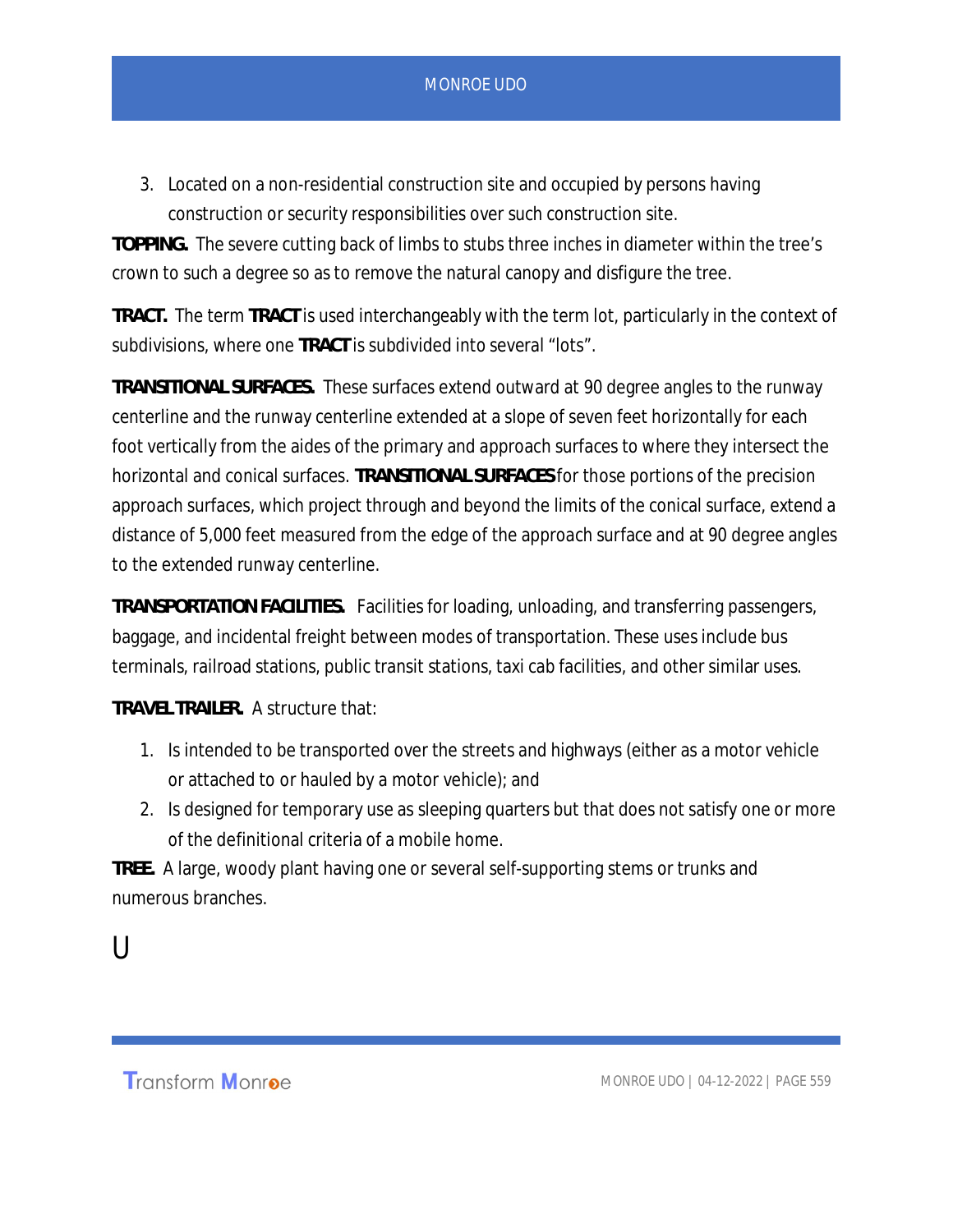*UNDERSTORY TREE.* A species of tree which normally grows to a mature height of 15 to 35 feet in height, and meets the specifications of the American Standards for Nursery Stock published by the American Association of Nurserymen.

*URGENT CARE*. A medical walk-in clinic or facility designed to provide emergency care for injuries or illness.

*USE.* The activity or function that actually takes place or is intended to take place on a lot.

*UTILITIES.* Public or private infrastructure serving a limited or regional area.

*UTILITY FACILITIES, COMMUNITY OR REGIONAL.* All utility facilities other than neighborhood facilities.

*UTILITY FACILITIES, NEIGHBORHOOD.* Utility facilities that are designed to serve the immediately surrounding neighborhood and that must, for reasons associated with the purpose of the utility in question, are located in or near the neighborhood where such facilities are proposed to be located.

*UTILITY RUNWAY.* A runway that is constructed for and intended to be used by propeller driven aircraft of 12,500 pounds maximum gross weight and less.

## V

*VARIANCE.* A grant of permission by the Board of Adjustment that authorizes the recipient to do that which, according to the strict letter of this UDO, the recipient could not otherwise legally do.

*VEGETATIVE COVER.* Grasses, shrubs, trees, and other vegetation, which holds and stabilizes soils.

*VEHICLE USE AREA.* That portion of a lot that is used by vehicles for access, circulation, parking, and loading and unloading. It comprises the total of circulation areas, loading and unloading areas, and parking areas.

Transform Monroe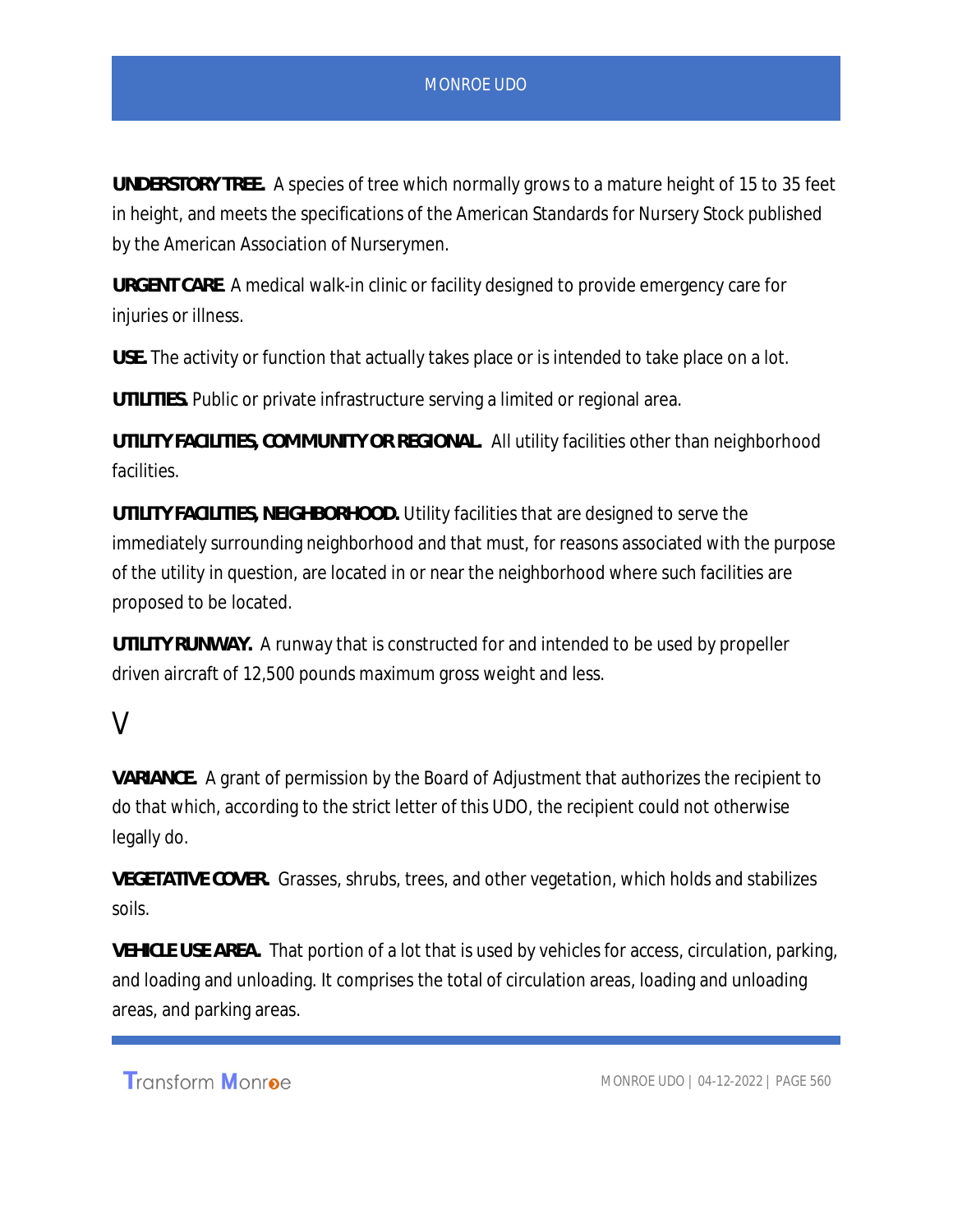*VISUAL RUNWAY.* A runway intended solely for the operation of aircraft using visual approach procedures.

## W

*WASTE.* Materials to be disposed resulting from consumption or developmental activity.

*WASTE TRANSFER STATIONS.* An area and/or building used to unload and temporarily store solid waste (for a period of less than 90 days) for the subsequent delivery of the solid waste to another transfer site, storage site, or disposal site. Such uses may involve intermediate processing such as compaction, sorting, or shredding. In addition to transferring solid waste, a waste transfer station may also include facilities for drop-off of recyclable materials.

*WATERSHED.* The entire land area contributing surface drainage to a specific point (for example, the water supply intake).

*WHOLESALE SALES.* On-premises sales of goods primarily to customers engaged in the business of reselling the goods. See Wholesale Trade in use-definitions.

*WOODED AREA.* An area of contiguous wooded vegetation where trees are at a density of at least one six-inch or greater caliper tree per 325 square feet of land and where the branches and leaves form a contiguous canopy.

## Y

*YARD.* Unoccupied space on a lot with a building between a building and property line.

*YARD SALE.* A temporary sale of personally owned goods on a yard (also referred to as a *GARAGE SALE*). *YARD SALE* may occur on a residential lot (no temporary use permit required) or a non-residential lot (a temporary use permit is required).

## Z